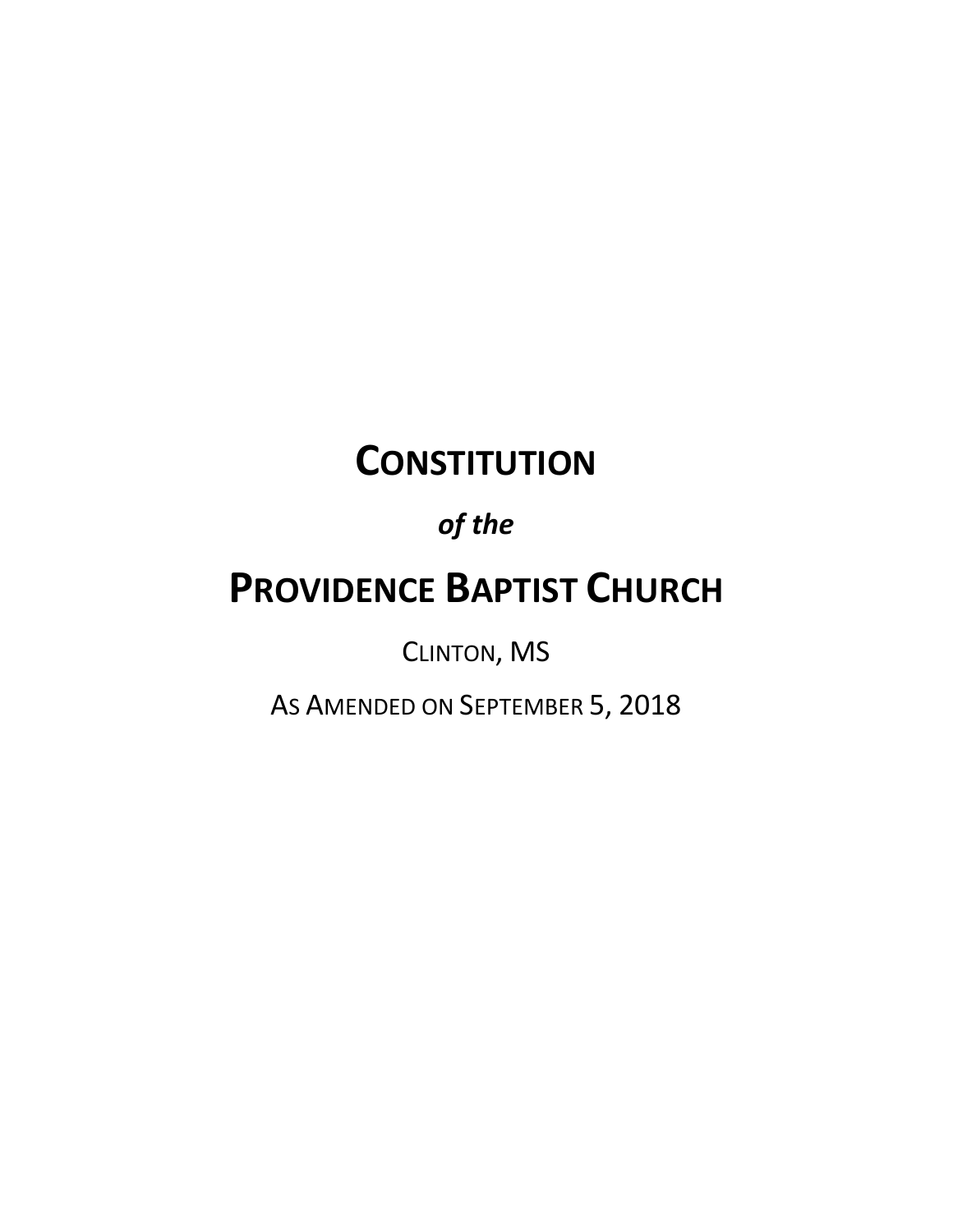## **I. Church Name:**

This name of this church shall be Providence Baptist Church.

## **II. Vision and Purpose:**

As a fellowship of believers, we exist to spread a hunger for God's glory through proclaiming the supremacy of Christ in our lives, our families, His church and ultimately to all people groups for their everlasting joy in God (Matthew 28:19-20; Acts 1:7-8; Colossians 1:15-20; Acts 2:42-47; Isa 43:6-7; 1 Cor. 10:31; John 10:10; 15:11).

## **III. Doctrine:**

We, at Providence Baptist Church believe the Word of God to be the only complete and infallible revelation of God to His children. Our **Elder's Statement of Faith** (see attached) is a summary of what we believe the Bible teaches and is adapted from several historic biblical confessions such as the Abstract of Principles (1859), the New Hampshire Confession of Faith (1853), The Baptist Faith and Message of 2000, and others. It articulates what our church teaches as the official position of this body both publicly and privately. Our aim in this statement of faith is to be as broad and welcoming as possible while remaining true to our distinctives of being Orthodox, Reformed, Evangelical and Baptistic. The elders at PBC fully affirm the doctrines summarized in this statement of faith.

Our **Member's Statement of Faith** (see attached) is a shorter version of our Elder's Statement of Faith and all our members are required to fully affirm it. For the sake of church unity and doctrinal clarity we also ask all members not to actively promote views that are inconsistent with our Elder's Statement of Faith. Our desire is that through searching the Scriptures together we will "maintain the unity of the Spirit in the bond of peace" (Ephesians 4:3) (see also Elder's Statement of Faith Section 24).

# **IV. Common Values**

## **Inerrancy of Scripture**

We believe that the Scripture is God's very words and that Scripture is complete and without any error. (Numbers 23:19; Psalms 12:6; 119:89, 96; Proverbs 30:5; Matthew 24:35; John 17:17)

## **Sufficiency of Scripture**

We believe that the Bible is the final authority in all matters of faith and practice. Therefore, we make every effort to structure our lives, our families and church according to the biblical mandate. Thus, we are constantly reforming according to God's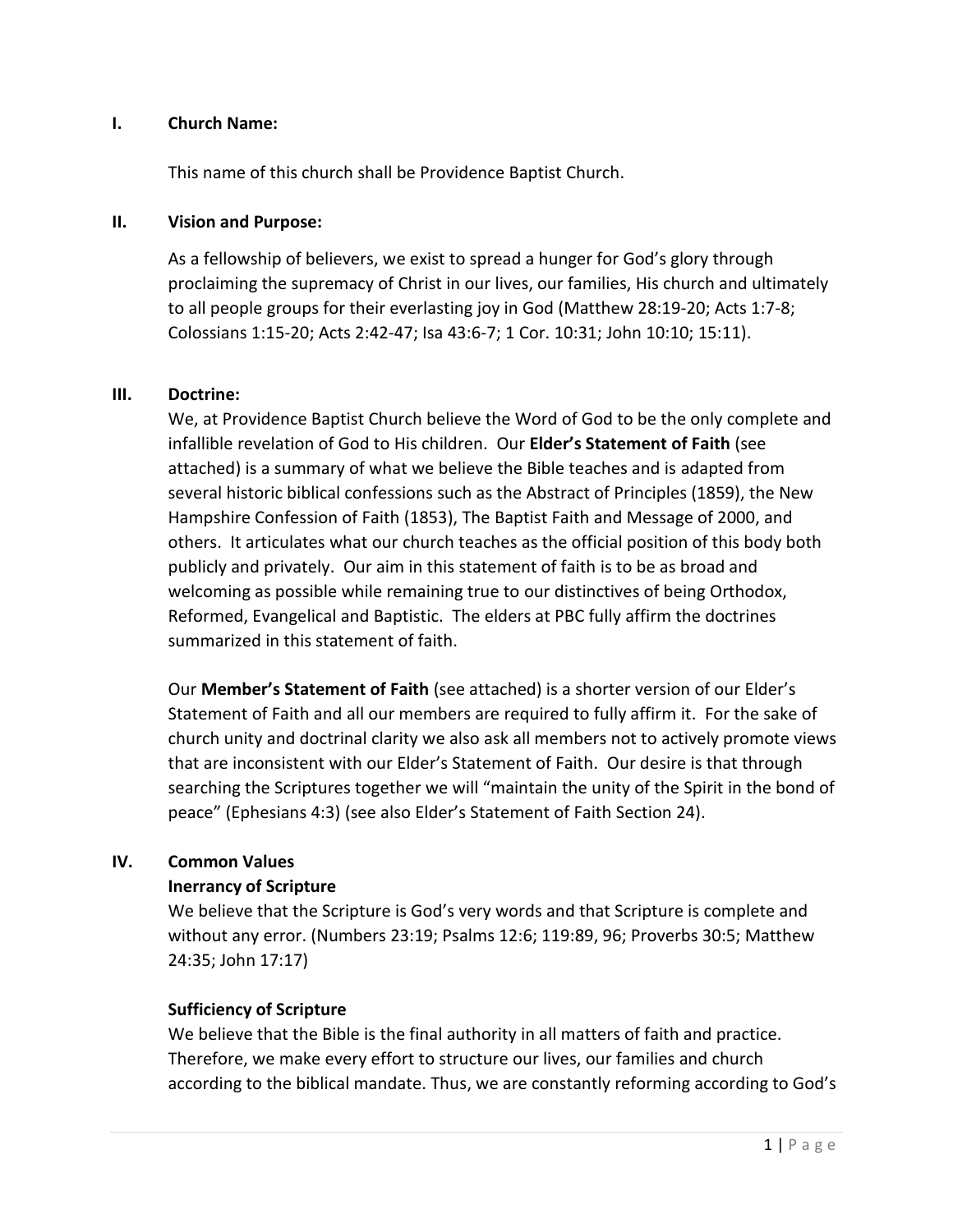word. (Deuteronomy 4:2; 12:32; Proverbs 30:6; 2 Timothy 3:1617; Hebrews 1:1-2; 2 Peter 1:20-21; Revelation 22:19).

# **Systematic Exposition**

We practice, with few exceptions, expository preaching. We preach verse-by-verse through sections of the Bible in order to faithfully proclaim the whole counsel of God to His people.

# **Regenerate Church Membership**

Membership in Christ's church is a serious matter. Because of this we are very deliberate in our membership process. Every member is carefully examined to determine whether or not they truly understand and have experienced biblical conversion. Our goal is not to make a judgment of one's heart but to avoid false assurance to those who are not truly regenerated.

# **Biblical View of Conversion**

We desire to see true conversion. Biblical conversion begins with the Holy Spirit's call, that leads to regeneration and true repentance, which should then be demonstrated by the public act of "Believer's Baptism." Through preaching and teaching we constantly proclaim and explain the gospel. We take our time with people struggling to understand what it means to follow Christ and are especially careful with children, never manipulating or rushing any child. (Romans 3:23; 5:8; 10:9-14; Ephesians 2:1-10; Matthew 7:21-23; Luke 6:46; 2 Corinthians 13:5; Matthew 18:6; Mark 9:42; Luke 17:2)

# **Believers Baptism by Immersion**

While we respect Christians from other orthodox traditions, we will only receive members who have experienced "Believer's Baptism" by immersion. Moreover, we consider baptism necessary to church membership and its privileges.

# **Congregational Church Government with Elder Leadership**

Congregational Church Government means that there is no governing body above that of the local church. (This does not mean we are a democratic or populous- led fellowship.) Within our local congregation, we have a plurality of elders who are responsible for leading and feeding the flock.

# **Age Integration**

We believe that the biblical model of a church is a group of all ages worshipping together. We do however, provide opportunities for discipleship in a context that allows for the disciple to be instructed based on his/her present age, aptitude, and maturity.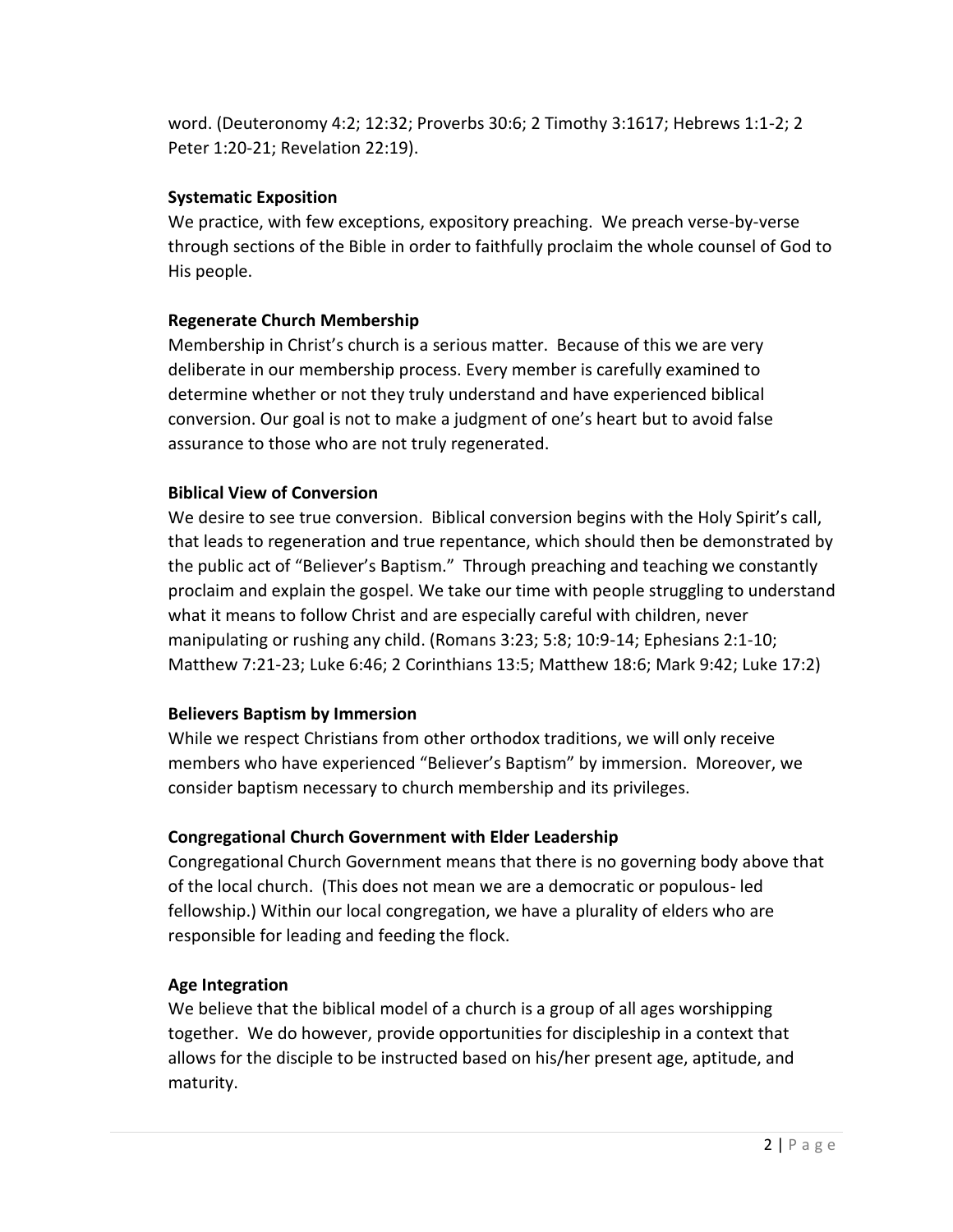## **Christ Exalting Worship**

The New Testament has surprisingly little to say about worship styles; however, one thing is sure, we are to engage in Christ exalting worship through prayer, ordinances, preaching, Scripture reading, singing of psalms, hymns and spiritual songs, giving, honoring and obeying God. Private and public worship must be offered by faith in accordance with the teaching of God's Word if it is to be acceptable and pleasing to God. (John 4:23-24; Romans 12:12; I Corinthians 14:15; Ephesians 5:18-20; Philippians 2:9-11; Colossians 3:16; Romans 14:23b; Hebrews 11:6; 12:28).

## **Biblical Worldview**

Christianity is not merely a religion, it is also a lifestyle, a philosophy; a worldview. We are to think biblically about every aspect of our lives. (Romans 12:1-2; 2 Corinthians 10:5-6; Col. 2:8; 1 Peter 1:14-16)

# **Biblical Community**

The local church is a community of believers. As such, we are to live in fellowship with Christ's Church and in covenant with all members of the local church. This covenant includes not only worship and fellowship but accountability and support. (Matthew 18:15-18; Romans 12:3-18; Acts 2:41-47; 4:32-35; 6:1-7; Hebrews 13:17)

## **Biblical Manhood / Womanhood**

God clearly defined the roles of men and women in the home and in the church. While these roles have come under attack in our culture, God has not changed. We embrace, teach, and celebrate these distinct roles. (1 Corinthians 16:13-14; 1 Kings 2:1-3; Proverbs 31, 12:4; Titus 2:3-5; 1 Timothy 5:14)

## **Biblical Headship**

The head of every man is Christ, and the head of a wife is her husband. The husband is to be the spiritual leader in his home, and men are to be leaders and teachers in Christ's church (this in no way implies that women are less than men in the Kingdom of God). (1 Corinthians 11:3; 14:33-35; Ephesians 4:15; 5:23)

# **The Nobility of Motherhood**

Motherhood is a high and honorable calling. While not every woman is called to be a wife and/or mother, those who are have an incredible responsibility; a noble calling. (Psalm 113:9; Psalm 127:3; Psalm128:3; Proverbs 31:27-31; Titus 2:3-5)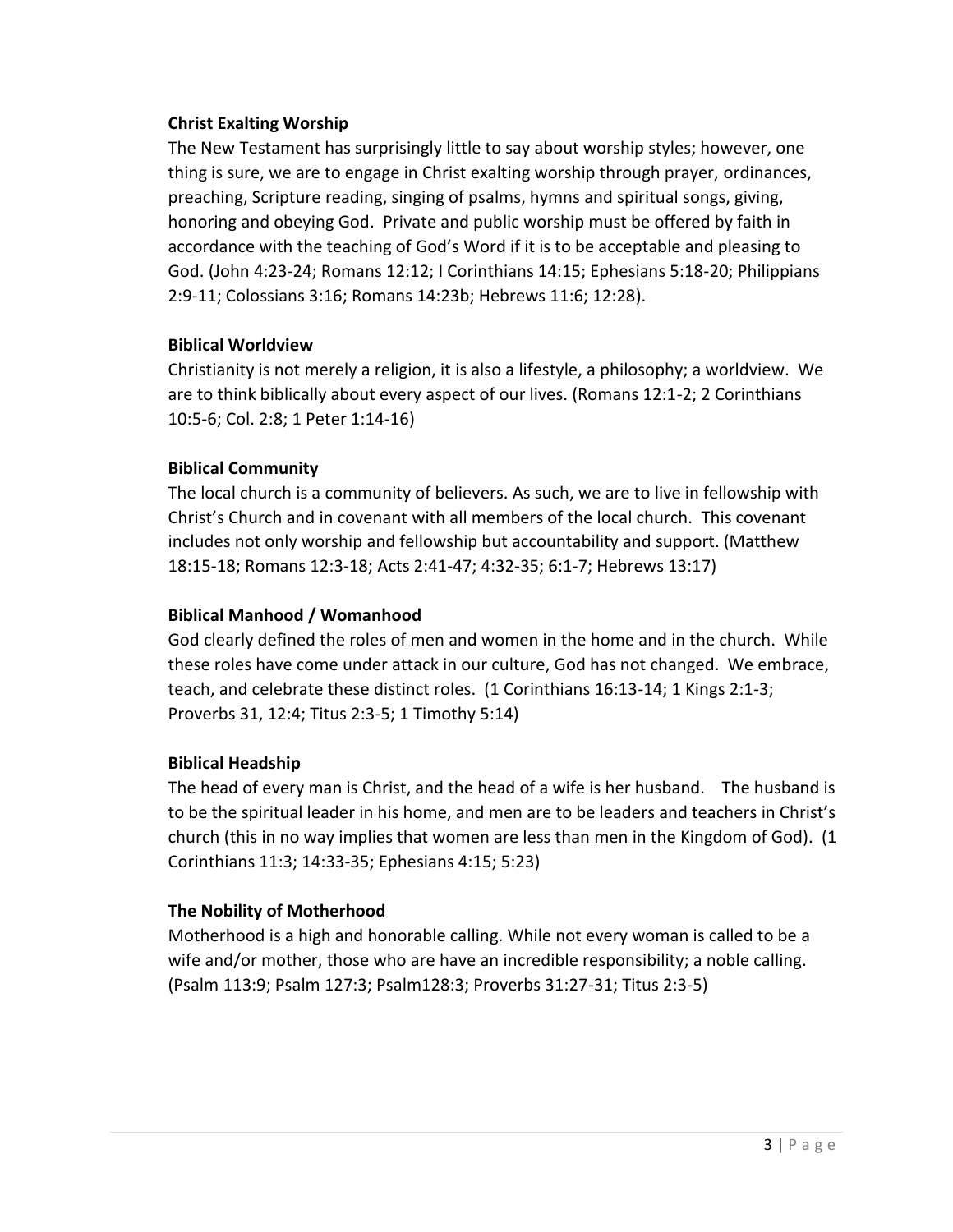## **The Blessing of Children**

We believe that children are a blessing from the Lord. We reject our culture's view of children as financial burdens that should be received sparingly. Instead, we rejoice with those who receive children in abundance. (Psalm 127:3-5; 128; Genesis 1:28; Proverbs 17:6; Job 42:12-16)

## **Family Discipleship**

While the church is called to make disciples, it is clear that God has given the family as the primary discipling agent. Children are entrusted to parents for their spiritual nurture. (Genesis 12:8; Deuteronomy 6:4-9; Psalm 78:5-8; Psalm 113:3; Ephesians 6:14; 2 Timothy 3:14-15)

## **Christian Education**

We believe every Christian family should give their children a Christian education. (Psalm 1; Proverbs 1:7-9; 2:1-7; 3:1-7; 9:10; Luke 6:40; Ephesians 4:11-16; Romans 12:1- 2; 1 Corinthians 1:18-21; 2 Corinthians 10:3-5; Colossians 2:8-10; Ephesians 6:14; 1 Tim. 6:20-21)

# **V. Church Government:**

Congregational Church Government with Elder Leadership: We will have a church government that is Elder led, Deacon served, and which every member is a willing servant of the Lord. We believe that the Bible teaches that there are two offices: Pastor (elder, overseer) and Deacon. We believe that the bible teaches that there should be a plurality of elders. The congregation still has a voice in all matters pertaining to the congregation. They choose elders who meet the Biblical qualifications and trust them to lead the church. These elders are under the authority of the Chief Shepherd (Christ) and are mutually accountable to each other and the congregation. Deacons model servant hood in the church. Hebrews 13:17, 1 Timothy 3:1-13, 1 Timothy 5:17, Acts 6.

## **VI. Church Associations:**

Providence Baptist Church is associated with the following Organizations:

The Southern Baptist Convention [http://www.sbc.net](http://www.sbc.net/)

The Metro Baptist Association <http://www.metroba.org/>

The Fellowship of Reformed Evangelicals <http://www.firefellowship.org/>

The National Center for Family Integrated Churches <https://ncfic.org/>

9 Marks<https://www.9marks.org/>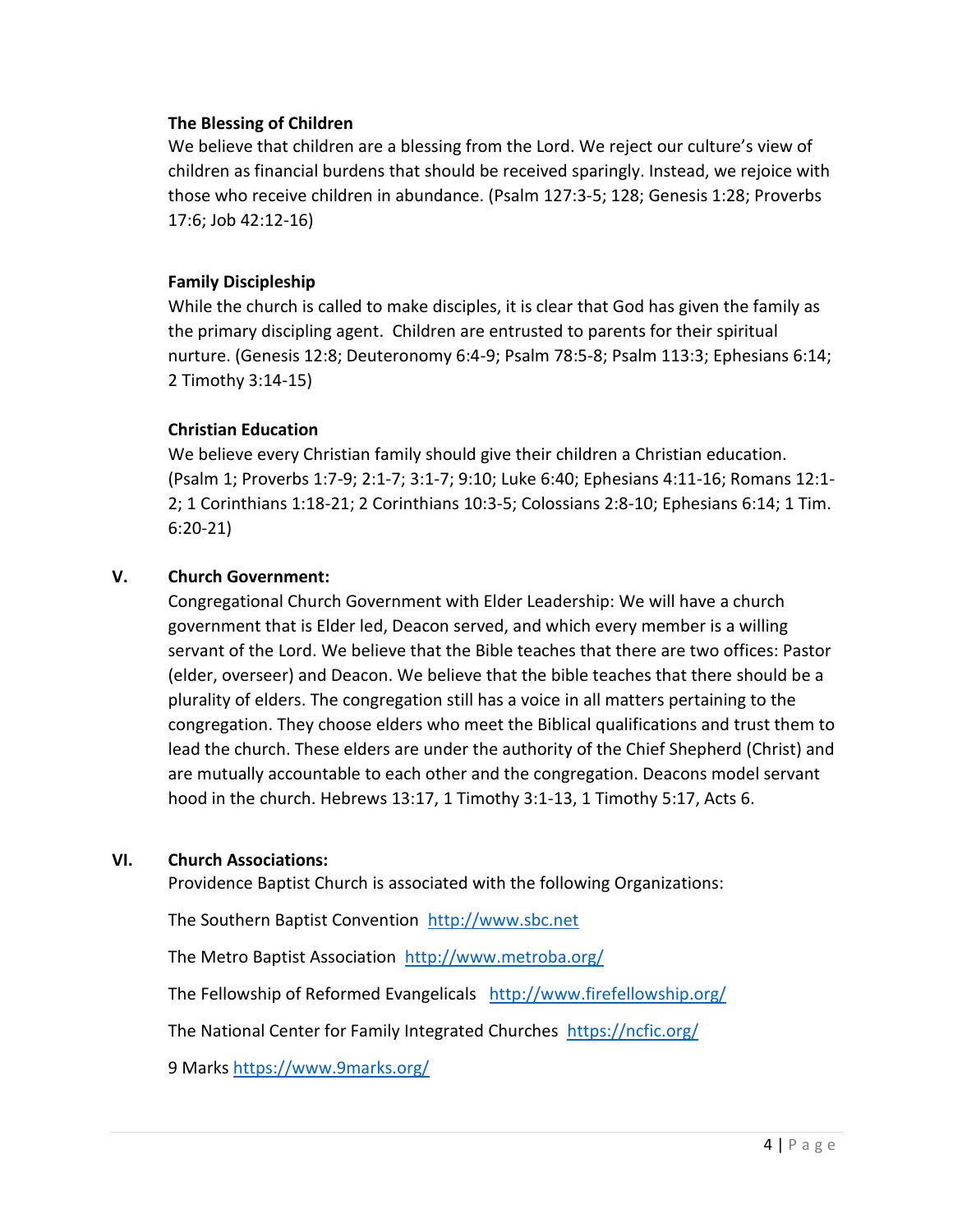# **VII. Church Discipline**

Restoring Those Who Fall: Our Statement Regarding Church Discipline (see attached)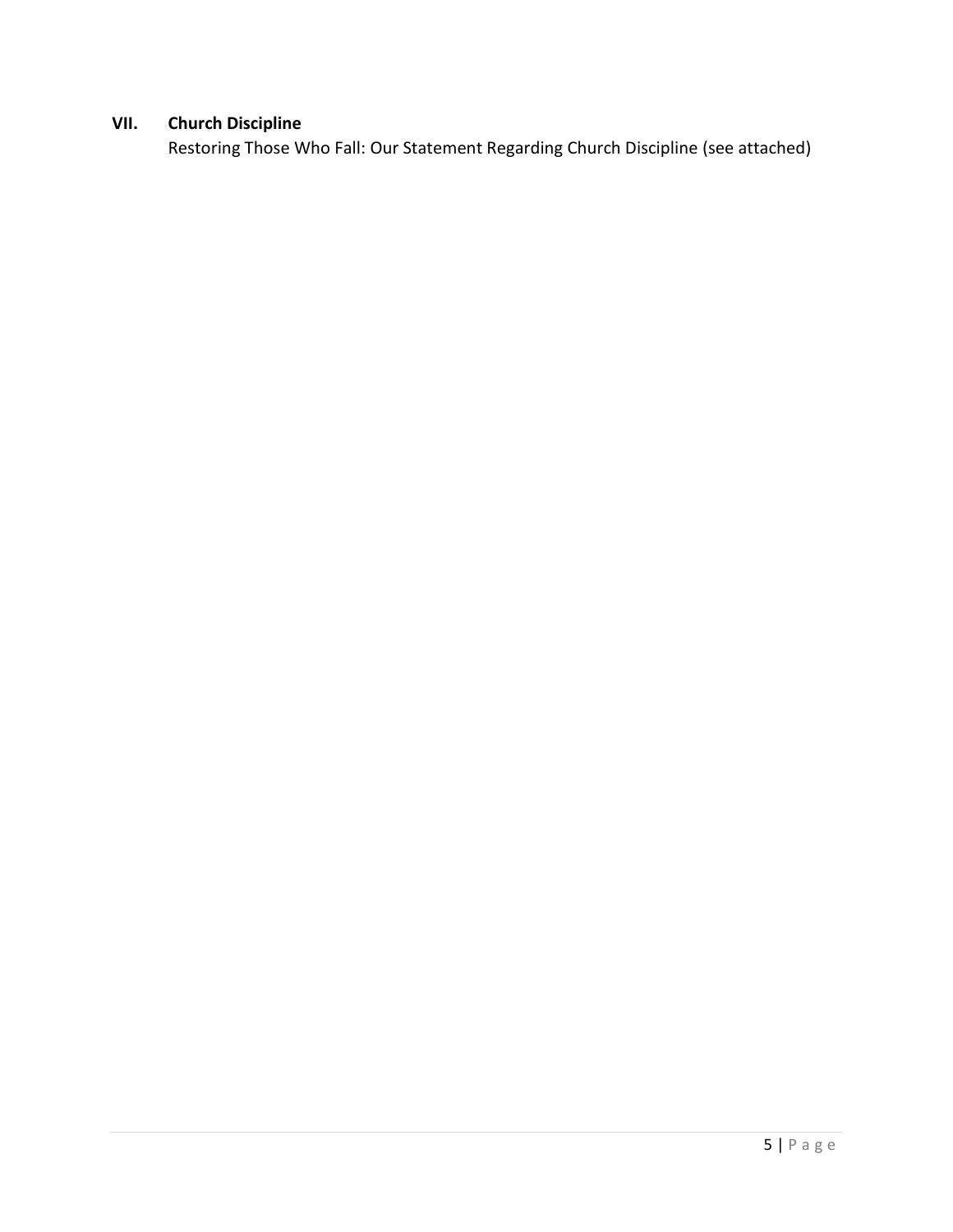## **VIII. Church Covenant**

Having been led, as we believe, by the Spirit of God, to receive the Lord Jesus Christ as our Savior, and on the profession of our faith, having been baptized in the name of the Father, and of the Son, and of the Holy Spirit, we do now in the presence of God, angels, and this assembly, most solemnly and joyfully enter into covenant with one another, as one body in Christ.

We do purpose, by the aid of the Holy Spirit, to walk together in Christian love and to grow in the fullness of Christ Jesus our Lord; under the authority of the leadership within this body of believers; to make the Holy Scripture the supreme standard for all faith and practice and joy; to promote a godly view of culture and family life, seeking to live our lives apart from this world and repent of the lust of the eyes, lust of the flesh, and the pride of life knowing that God calls His children to be unlike the world; and to seek to grow towards biblical unity in the truth.

We will joyfully commit to regularly assemble together for worship of our Lord and edification of one another in Christ; to watch over one another in brotherly love; to remember each other in prayer; to aid each other in sickness and distress; to cultivate Christian sympathy in feeling and courtesy in speech; and to be slow to take offense and eager to reconcile.

We will shun gossip and divisive words, knowing that they are destructive to Christian fellowship. Furthermore, we will accept and fellowship with all members, regardless of race (ethnicity), gender, background, social status, or level of education, since all are of equal value in Christ.

We will submit to the church's discipline upon ourselves and lovingly assume our responsibility to participate in the discipline of other members, as taught in Scripture. If we are offended in connection with a disciplinary matter, we will seek resolution within the church. We will never initiate or pursue civil legal action against the church or any other Christian.

We hold a biblical view of manhood and womanhood where God has called the husband to serve and lay down his life for his wife as Christ has done for the church, and it is his responsibility to pray for, educate, and nurture his own wife's spiritual life in Christ; and it is also where God has called the wife to submit to her own, and not another's, husband as the church is to do for Christ; that children are to honor their mothers and fathers; furthermore, we agree that we will maintain family and personal devotions and to religiously educate our children in a manner so as to preserve the Christian faith,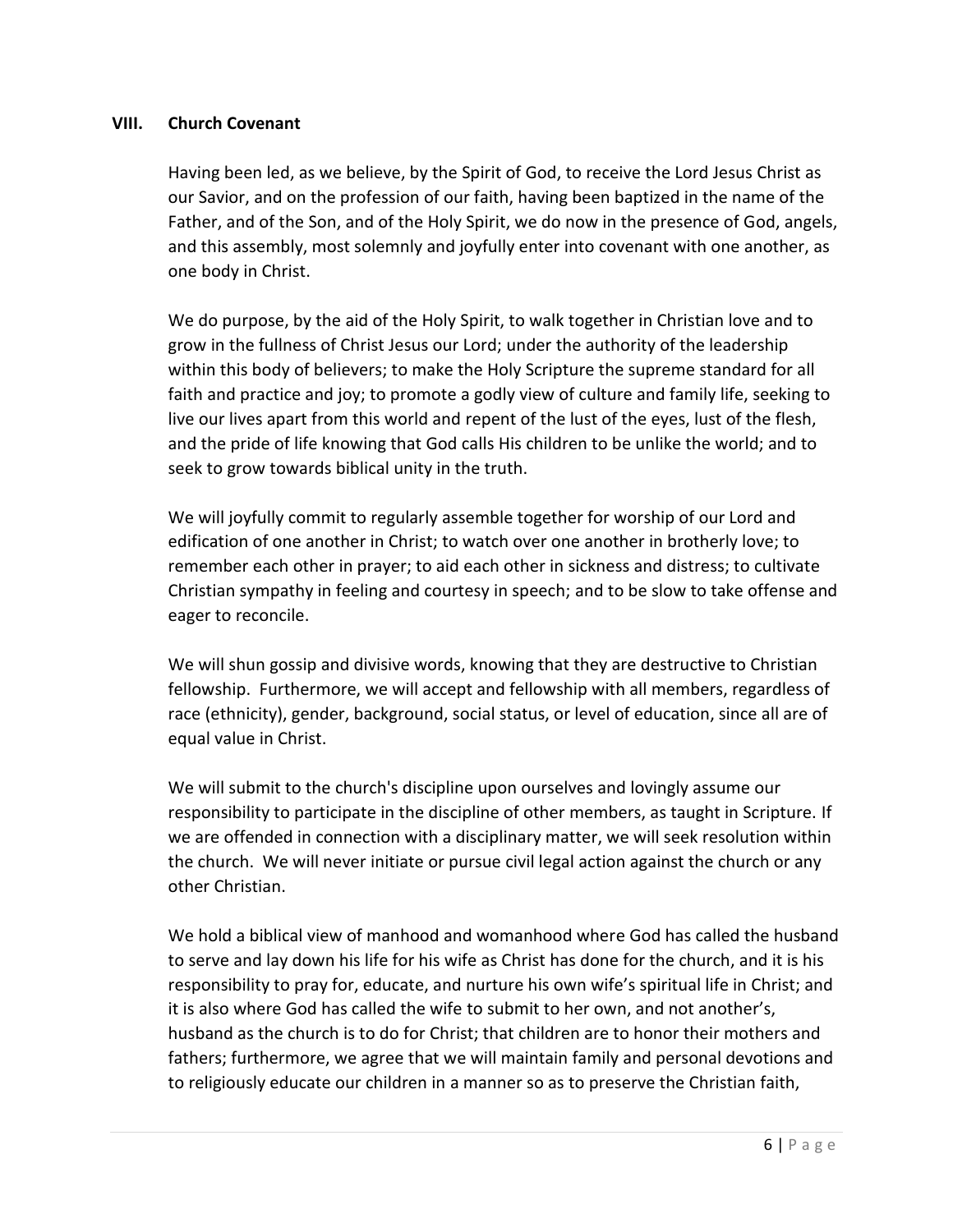knowing that while the responsibility is with all of the church, it is the father who will be held accountable for this education.

We affirm the Common Values and Member's Statement of Faith as articulated in the church's constitution and bylaws. We also endeavor to welcome and test biblically, instruction from the Scriptures by the elders of the church which accords with the Elder's Statement of Faith, seeking to grow toward Biblical unity in the truth.

We moreover agree that when we remove from this place, we will as soon as possible unite with some other church, where we can carry out the spirit of this covenant and the principles of God's word. We, having undertaken for the glory of God, the advancement of the Christian faith, and understanding and agreeing with the above statements, as believers in Christ Jesus, join ourselves as covenanted members with Providence Baptist Church.

| Signed: |  |
|---------|--|

 $\blacksquare$  Date: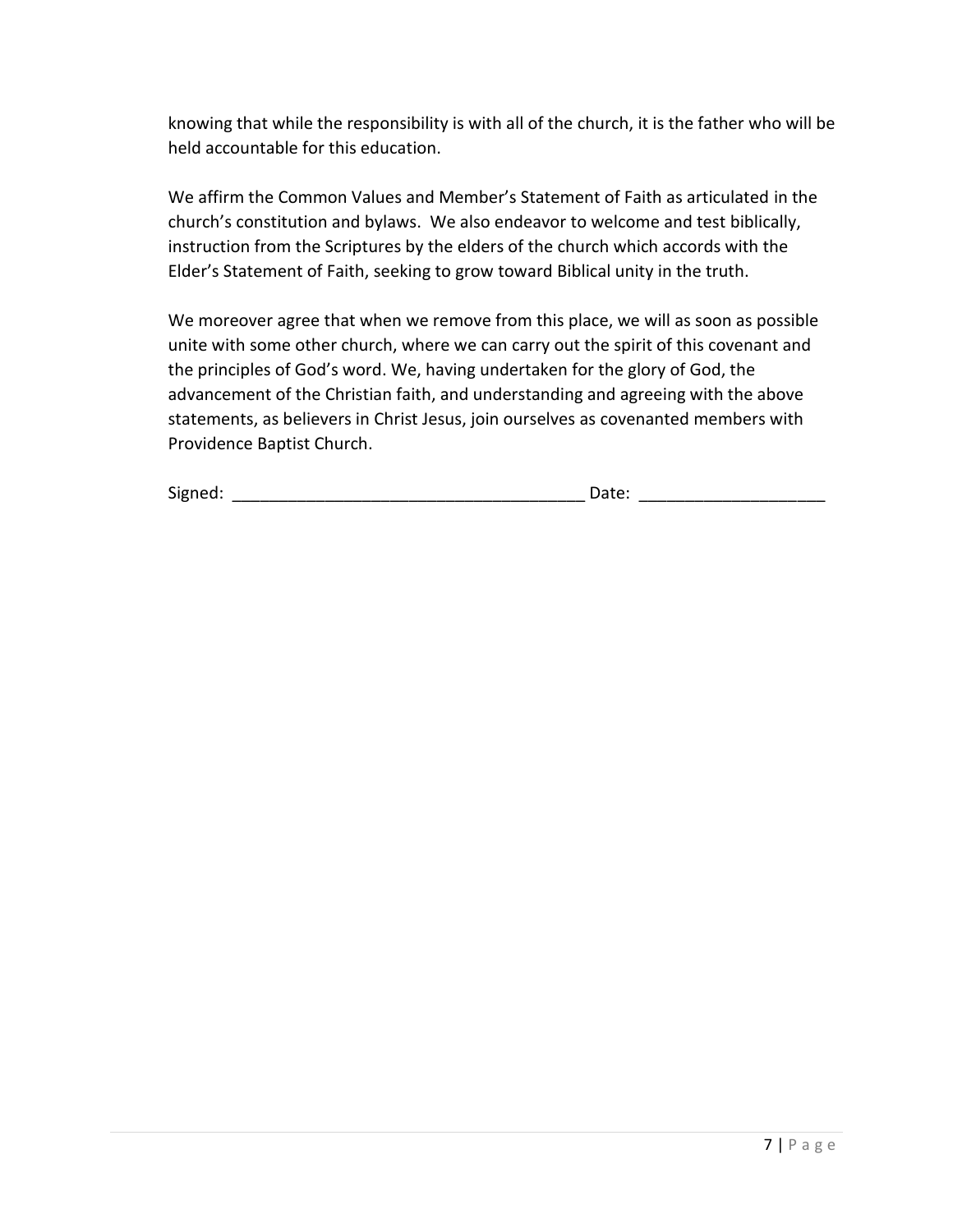## **IX. Christian Education**

Parents are directly commanded by Scripture to train up their children, to educate them, and to teach them the commands of God (Proverbs 22:6, Deuteronomy 6, Deuteronomy 11, Psalm 127 etc.). Therefore, we affirm the duty of parents to invest their lives in training up their own children in the fear and discipline of our Lord (Ephesians 6:4). Based upon these convictions, we believe it is the right and responsibility of parents to prayerfully and carefully choose the best and most biblical method of education for their children whether it be home education, private Christian education, or some other form. We respectfully appeal to these convictions in order to maintain this jurisdiction over the hearts, minds, and lives of our children without interference from the state or federal governments or any other authority. These religious beliefs are deeply and sincerely held.

## **X. Women in Military Service**

Christ set an example for all Christians by laying down His life for His bride. Based on this and numerous other Scriptural patterns, principles, and precepts, God has revealed to us his design for men to protect women and children to the point of death, and not vice versa. Therefore, we are opposed to the compulsory involvement of women in any form of military service, including service in the armed forces in a noncombatant capacity. Furthermore, our reasons for refusing the compulsory involvement of women to participate in a war, the military, or the armed services in any capacity is not based on politics, expediency, or self-interest. Rather, our sincere and deeply-held convictions are based upon our understanding of the Holy Word of God.

## **XI. Marriage**

It is our biblical belief and conviction that marriage is a God designed, sacred institution between one man and one woman for the duration of their earthly life. We do not believe that the Bible recognizes any other union such as same-sex "marriage," domestic partnerships, or civil unions. Since our convictions are deeply and firmly rooted in the Bible, Providence Baptist Church does not recognize these unions either. In our adopted statement of faith, chapter 21, states, "Marriage is the uniting of one man and one woman in covenant commitment for a lifetime." It is our deeply-held conviction that the Biblical definition of marriage is the only legitimate and accepted sexual relationship.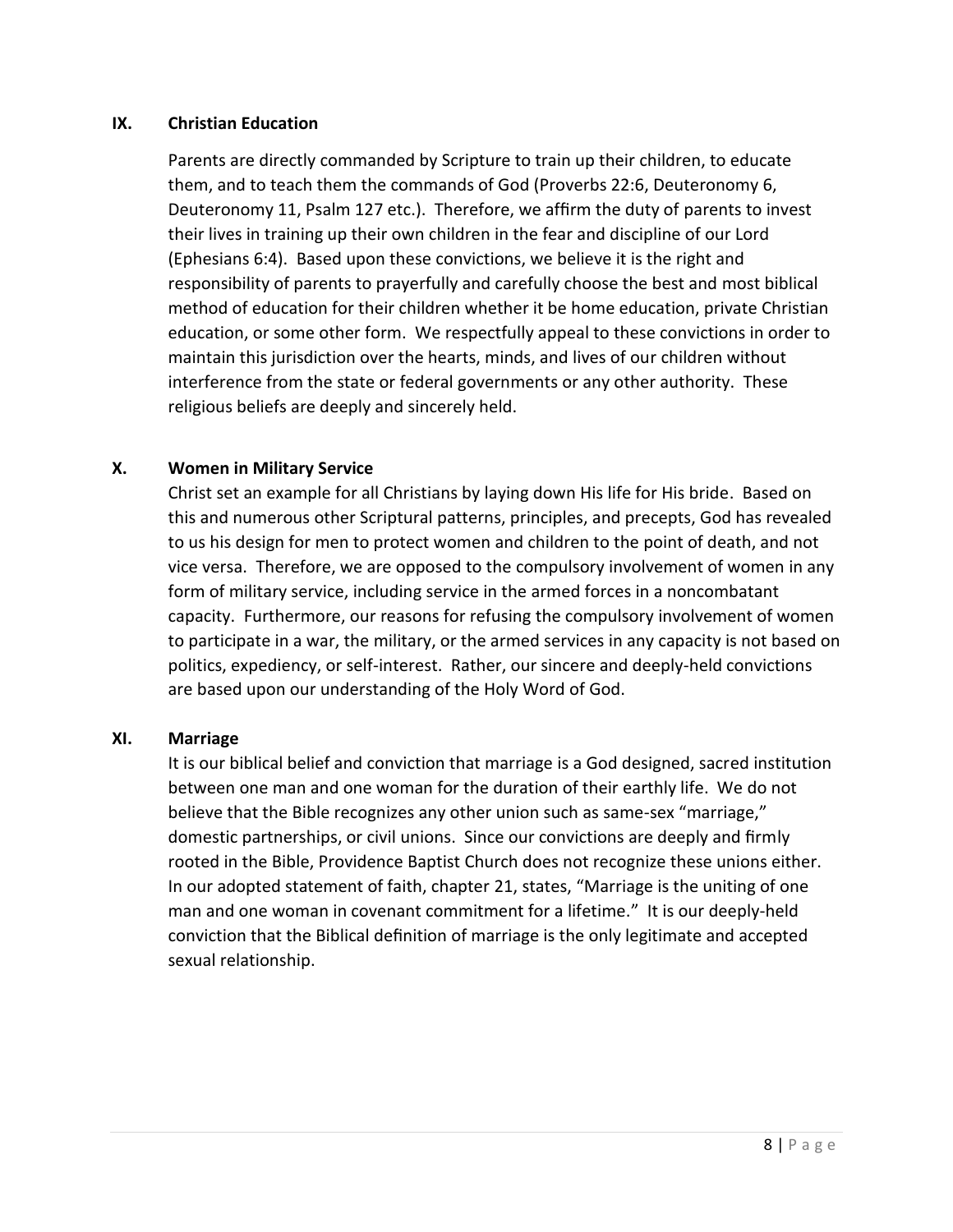# **PROVIDENCE BAPTIST CHURCH ELDER'S STATEMENT OF FAITH**

Our statement of faith is adapted from several historic biblical confessions such as the Abstract of Principles (1858), the New Hampshire Confession of Faith (1853), The Baptist Faith and Message of 2000, and others. It sets forth our core distinctives of being Orthodox, Reformed, Evangelical and Baptistic and all PBC elders are required to fully affirm it.

# I. **The Scriptures**

The Holy Bible, consisting of the 39 books of the Old Testament and the 27 books of the New Testament, was written by men divinely inspired and is God's revelation of Himself to man. It is a perfect treasure of divine instruction. It has God for its author, salvation for its end, and truth, without any mixture of error (in the original manuscripts), for its matter. Therefore, all Scripture is totally true and trustworthy. It reveals the principles by which God judges us, and therefore is, and will remain to the end of the world, the true center of Christian union, and the supreme standard by which all human conduct, creeds, and religious opinions should be tried. All Scripture is a testimony to Christ, who is Himself the focus of divine revelation.

Exodus 24:4; Deuteronomy 4:1-2; 17:19; Joshua 8:34; Psalms 19:7-10; 119:11,89,105,140; Isaiah 34:16; 40:8; Jeremiah 15:16; 36:1-32; Matthew 5:17-18; 22:29; Luke 21:33; 24:44-46; John 5:39; 16:13-15; 17:17; Acts 2:16ff.; 17:11; Romans 15:4; 16:25-26; 2 Timothy 3:15-17; Hebrews 1:1-2; 4:12; 1 Peter 1:25; 2 Peter 1:19-21.

# II. **The Triune God**

There is one and only one living and true God. He is an intelligent, spiritual, and personal Being, the Creator, Redeemer, Preserver, and Ruler of the universe. God is infinite in holiness and all other perfections. God is all powerful and all knowing; and His perfect knowledge extends to all things, past, present, and future, including the future decisions of His free creatures. To Him we owe the highest love, reverence, and obedience. The eternal triune God reveals Himself to us as Father, Son, and Holy Spirit, with distinct personal attributes, but without division of nature, essence, or being.

Acts 17:11; Deut 4:39, Deut 6:4, Mk 12:29; Exod 15:11, Is 6:3, Ps 147:5; Psalm 42:2; Jer 23:23, John 14:23; Ps 18:30; Rev 19:6; Heb 4:13, Ps 147:5, Job 37:16; John 4:24; Ps 90:2; Gen 1:26, 3:22, 11:6-7, Mt 3:16-17, 28:19, Heb 9:14; John 20:17; Titus 2:13, Jn 1:1-3,14; Acts 5:3-4; Lk 3:21-22, Jn 14:16-17, Heb 9:14; Jn17:21-23, Gen 1:26; Gen 1:26, Mt 3:16-17, Heb 9:14, Rev 22:1,3,17; Jn 14:16-17; Rom 8:9-11; Psalm 96:8.

# **A. God the Father**

God as Father reigns with providential care over His universe, His creatures, and the flow of the stream of human history according to the purposes of His grace. He is all powerful, all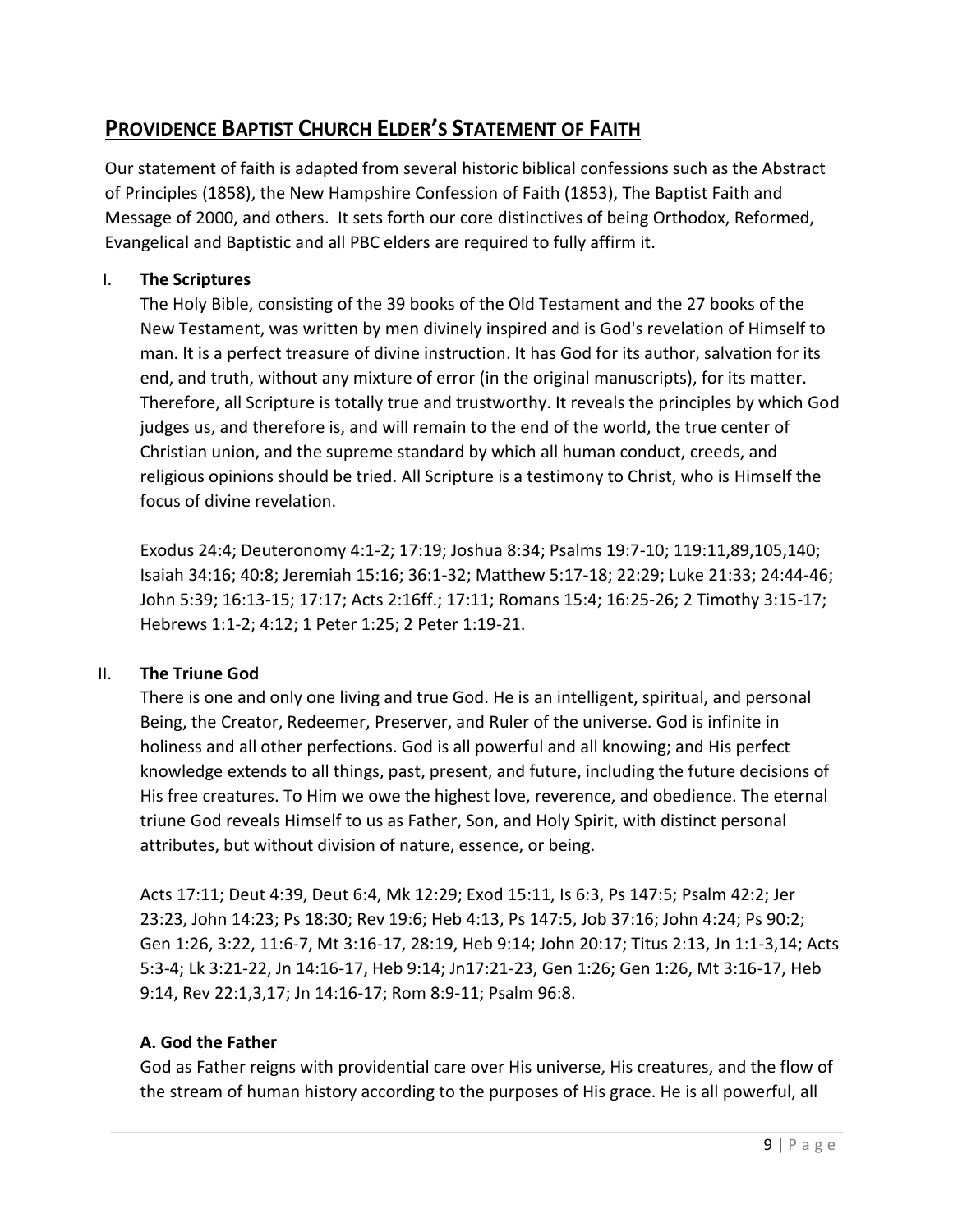knowing, all loving, and all wise. God is Father in truth to those who become children of God through faith in Jesus Christ. He is fatherly in His attitude toward all men.

Genesis 1:1; 2:7; Exodus 3:14; 6:2-3; 15:11ff.; 20:1ff.; Leviticus 22:2; Deuteronomy 6:4; 32:6; 1 Chronicles 29:10; Psalm 19:1-3; Isaiah 43:3,15; 64:8; Jeremiah 10:10; 17:13; Matthew 6:9ff.; 7:11; 23:9; 28:19; Mark 1:9-11; John 4:24; 5:26; 14:6-13; 17:1-8; Acts 1:7; Romans 8:14-15; 1 Corinthians 8:6; Galatians 4:6; Ephesians 4:6; Colossians 1:15; 1 Timothy 1:17; Hebrews 11:6; 12:9; 1 Peter 1:17; 1 John 5:7.

# **B. God the Son**

Christ is the eternal Son of God. In His incarnation as Jesus Christ He was conceived of the Holy Spirit and born of the virgin Mary. Jesus perfectly revealed and did the will of God, taking upon Himself human nature with its demands and necessities and identifying Himself completely with mankind yet without sin. He honored the divine law by His personal obedience, and in His substitutionary death on the cross He made provision for the redemption of His people from sin. He was raised from the dead with a glorified body and appeared to His disciples as the person who was with them before His crucifixion. He ascended into heaven and is now exalted at the right hand of God where He is the One Mediator, fully God, fully man, in whose Person is effected the reconciliation between God and man. He will return in power and glory to judge the world and to consummate His redemptive mission. He now dwells in all believers as the living and ever present Lord.

Genesis 18:1ff.; Psalms 2:7ff.; 110:1ff.; Isaiah 7:14; Isaiah 53:1-12; Matthew 1:18-23; 3:17; 8:29; 11:27; 14:33; 16:16,27; 17:5; 27; 28:1-6,19; Mark 1:1; 3:11; Luke 1:35; 4:41; 22:70; 24:46; John 1:1-18,29; 10:30,38; 11:25-27; 12:44-50; 14:7-11; 16:15-16,28; 17:1-5, 21-22; 20:1-20,28; Acts 1:9; 2:22-24; 7:55-56; 9:4-5,20; Romans 1:3-4; 3:23-26; 5:6-21; 8:1-3,34; 10:4; 1 Corinthians 1:30; 2:2; 8:6; 15:1-8,24-28; 2 Corinthians 5:19-21; 8:9; Galatians 4:4-5; Ephesians 1:20; 3:11; 4:7-10; Philippians 2:5-11; Colossians 1:13-22; 2:9; 1 Thessalonians 4:14-18; 1 Timothy 2:5-6; 3:16; Titus 2:13-14; Hebrews 1:1-3; 4:14-15; 7:14-28; 9:12-15,24- 28; 12:2; 13:8; 1 Peter 2:21-25; 3:22; 1 John 1:7-9; 3:2; 4:14-15; 5:9; 2 John 7-9; Revelation 1:13-16; 5:9-14; 12:10-11; 13:8; 19:16.

# **C. God the Holy Spirit**

The Holy Spirit is the Spirit of God, fully divine. He inspired holy men of old to write the Scriptures. Through illumination He enables men to understand truth. He exalts Christ. He convicts men of sin, of righteousness, and of judgment. He calls men to the Savior, and effects regeneration. At the moment of regeneration He baptizes every believer into the Body of Christ. He cultivates Christian character, comforts believers, and bestows the spiritual gifts by which they serve God through His church. He seals the believer unto the day of final redemption. Hi-s presence in the Christian is the guarantee that God will bring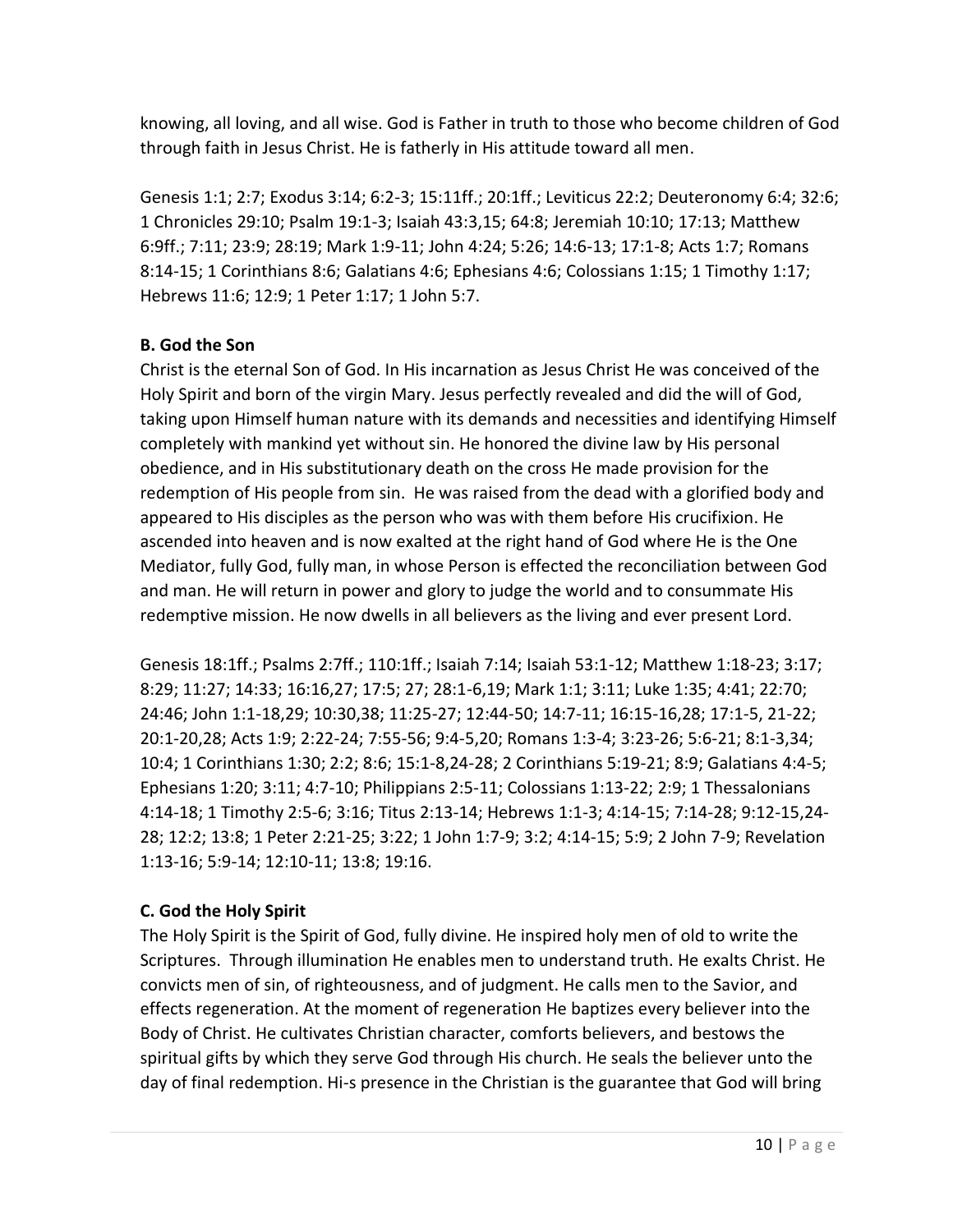the believer into the fullness of the stature of Christ. He enlightens and empowers the believer and the church in worship, evangelism, and service.

Genesis 1:2; Judges 14:6; Job 26:13; Psalms 51:11; 139:7ff.; Isaiah 61:1-3; Joel 2:28-32; Matthew 1:18; 3:16; 4:1; 12:28-32; 28:19; Mark 1:10,12; Luke 1:35; 4:1,18-19; 11:13; 12:12; 24:49; John 4:24; 14:16-17,26; 15:26; 16:7-14; Acts 1:8; 2:1-4,38; 4:31; 5:3; 6:3; 7:55; 8:17,39; 10:44; 13:2; 15:28; 16:6; 19:1-6; Romans 8:9-11,14-16,26-27; 1 Corinthians 2:10- 14; 3:16; 12:3-11,13; Galatians 4:6; Ephesians 1:13-14; 4:30; 5:18; 1 Thessalonians 5:19; 1 Timothy 3:16; 4:1; 2 Timothy 1:14; 3:16; Hebrews 9:8,14; 2 Peter 1:21; 1 John 4:13; 5:6-7; Revelation 1:10; 22:17.

## III. **Providence**

God from eternity, in order to display the full extent of His glory for the eternal and everincreasing enjoyment of all who love him, decrees or permits all things that come to pass, and perpetually upholds, directs and governs all creatures and all events; yet so as not in any way to be the author or approver of sin nor to destroy the free will and responsibility of intelligent creatures.

Hebrews 1:3; Matthew 10:29-31; Ephesians 1:11-12; Proverbs 16:33; Acts 2:22-23; 4:27-28.

## **IV. Election**

God's election is an unconditional act of free grace which was given through His Son Christ Jesus before the world began. By this act God chose, before the foundation of the world, those who would be delivered from bondage to sin and brought to repentance and saving faith in His Son Christ Jesus. This act was not because of foreseen merit or faith in them, but because of His mercy in Christ alone.

Romans 9:11-18; 1 Corinthians 1:26-31; John 10:25-29 John 17:6; John 6:37-39; Romans 8:28-30; Romans 11:5-8; 2 Timothy 1:9; 2 Timothy 2:24-25; Acts 11:18; John 6:44, 65; Philippians 1:29; Ephesians 2:8-9; Matthew 11:27; Matthew 16:17; Acts 16:14

# V. **Creation**

God created the universe, and everything in it, out of nothing, by the Word of His power and all in the span of six literal days. Having no deficiency in Himself, nor moved by any incompleteness in His joyful self-sufficiency, God was pleased in creation to display His glory for the everlasting joy of the redeemed, from every tribe and tongue and people and nation.

God directly created Adam from the dust of the ground and Eve from his side. Adam and Eve were the historical parents of the entire human race; they were created male and female equally in the image of God, without sin; they were created to glorify their Maker,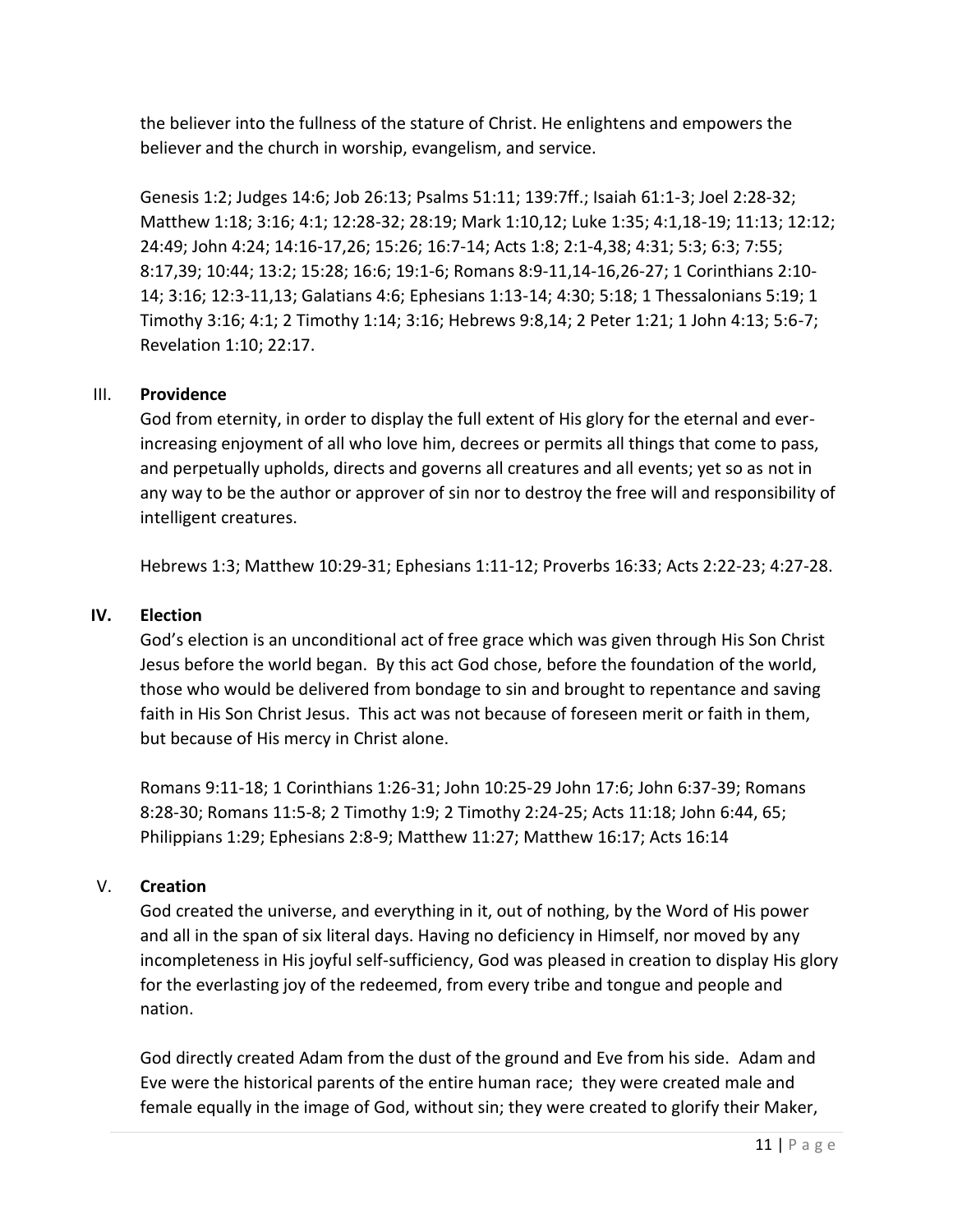Ruler, Provider, and Friend by trusting His all-sufficient goodness, admiring His infinite beauty, enjoying His personal fellowship, and obeying His all-wise counsel; and in God's love and wisdom, they were appointed differing and complementary roles in marriage as a type of Christ and the church.

Genesis 1:1; Psalm 24:1-2; Hebrews 11:3; Hebrews 1:2; John 1:1-3; Ephesians 1:6, 12, 14; Isaiah 43:7; 60:21; John 12:27-28; John 17:1; John 17:4; Philippians 2:11; Exodus 3:13-14; Psalm 50:9-15; Acts 17:25; Isaiah 43:7; Isaiah 35:10; Matthew 25:23; Revelation 5:9; 7:9-10; Genesis 2:7; Genesis 1:27; Genesis 2:21-22; 1 Cor. 15:22; 1 Cor. 15:45; Romans 5:14; Genesis 1:27; Genesis 9:6; James 3:9; Genesis 1:31; Revelation 5:9; 7:9-10; Ephesians 5:22- 33; Genesis 2:18.

# **VI. The Fall of Man**

God originally created Man in His own image, and free from sin; but, through the temptation of Satan, he transgressed the command of God, and fell from his original holiness and righteousness; whereby his posterity inherit a nature corrupt and wholly opposed to God and His law, are under condemnation, and as soon as they are capable of moral action, become actual transgressors.

Genesis 1:27, 3:4-7; Gen. 6:5; Romans 1:18-20; 3:10-18; 5:12-21; Romans 8:6-8; Ephesians 2:1-3; Titus 3:3

# **VII. The Free offer of the Gospel**

The blessings of salvation are made free to all by the gospel; it is the immediate duty of all to accept them by a cordial, penitent, and obedient faith; and nothing prevents the salvation of the greatest sinner on earth, but his own inherent depravity and voluntary rejection of the gospel; which rejection involves him in an aggravated condemnation.

Matthew 28:18-20; Mark 16:15; Luke 24:47; John 1:12; 3:16; Acts 1:8; Romans 1:16; Romans 10:9-17; John 3:36; 2 Thessalonians 1:5-10.

# **VIII. Regeneration**

Regeneration, or the new birth, is a work of God's free grace whereby sinners become new creatures in Christ Jesus. It is a change of heart, wrought by the Holy Spirit, to which the sinner responds in repentance toward God and faith in the Lord Jesus Christ. In this work the Holy Spirit gives life to those who are dead in trespasses and sins enlightening their minds spiritually and savingly to understand the Word of God, and renewing their whole nature, so that they love and practice holiness.

John 3:1-8; Romans 8:30; 2 Cor. 5:17; John 16:8-11; Titus 3:5; 1 Peter 1:3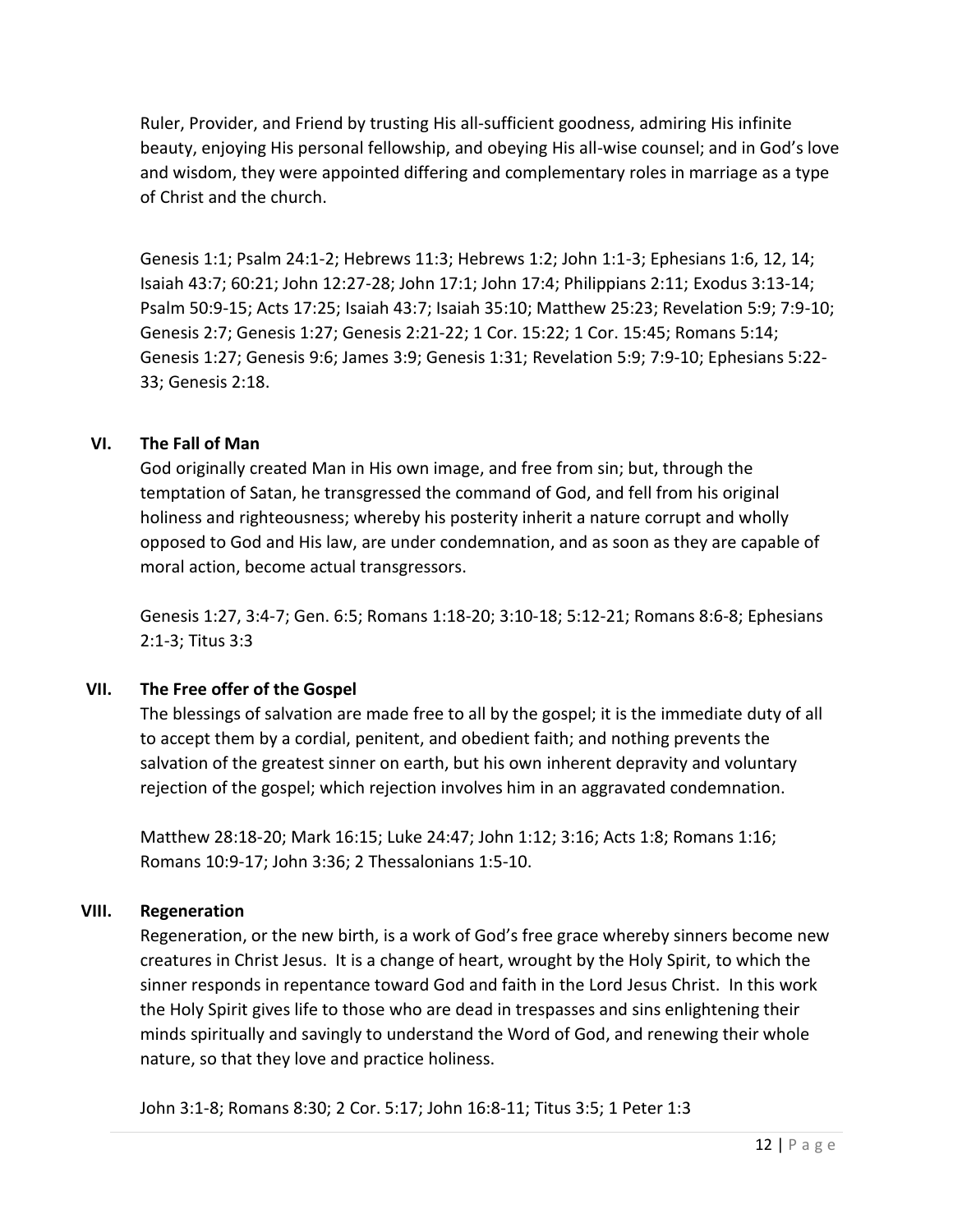## IX. **Repentance**

Repentance is an evangelical grace, wherein a person being by the Holy Spirit, made sensible of the manifold evil of his sin, humbles himself for it, with godly sorrow, detestation of it, and self-abhorrence, with a purpose and endeavor to walk before God so as to please Him in all things.

Mark 1:15; Acts 20:21; 2 Corinthians 7:9

## X. **Faith**

Saving faith is the belief, on God's authority, of whatsoever is revealed in His Word concerning Christ; accepting and resting upon Him alone for justification and eternal life. It is wrought in the heart by the Holy Spirit, and is accompanied by all other saving graces, and leads to a life of holiness.

John 1:12, 3:16; 3:36; 5:24; Romans 10:9-10; Ephesians 2:8-9

## **XI. Justification**

Justification is God's gracious and full acquittal of sinners, who believe in Christ, from all sin, through the satisfaction that Christ has made; not for anything wrought in them or done by them; but on account of the obedience and satisfaction of Christ, they receiving and resting on Him and His righteousness by faith.

Rom. 3:23-24; Rom. 5:1-2; 18, 19; 2 Cor. 5:21

## XII. **Adoption**

For the sake of His only Son, Jesus Christ, God has been pleased to make all justified persons sharers in the grace of adoption, by means of which they are numbered with, and enjoy the liberties and privileges of children of God.

John 1:12; Eph. 1:5; Romans 8:15, 16; 1 John 3:1

## XIII. **Sanctification**

Sanctification is the process by which according to the will of God, we are made partakers of his holiness; it is a progressive work; it is begun in regeneration; and it is carried on in the hearts of believers by the presence and power of the Holy Spirit, the Sealer and Comforter, in the continual use of the appointed means especially the Word of God, the fellowship of the saints, self-examination, self-denial, watchfulness, and prayer.

I Thess. 4:3; I Thess. 5:23; II Cor. 7:1; II Cor. 13:10; Phil. 3:12-16; I John 2:29; Rom. 8:5; Eph. 1:4; Pro. 4:18; II Cor. 3:18; Heb. 6:1; II Peter 1:5-8; John 3:6; Phil. 1:9-11; Eph.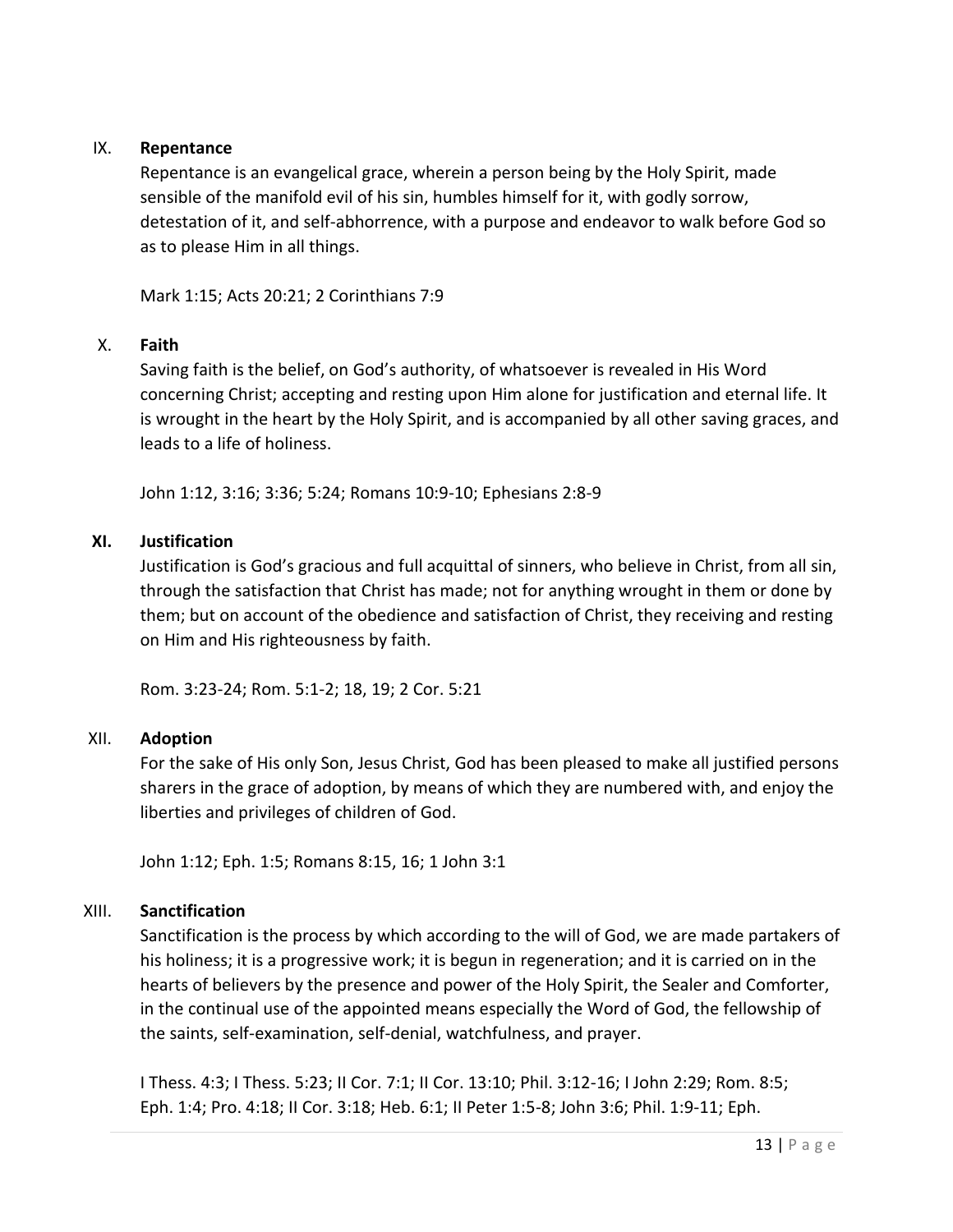1:13-14; Phil. 2:12-13; Eph. 4:11-12; I Peter 2:2; II Peter 3:18; Hebrews 3:13; 10:24-25; II Cor. 13:5; Luke 11:35; Luke 9:23; Matt. 26:41; Eph.6:18; Eph.4:3

## XIV. **Perseverance of the Saints**

Those whom God has accepted in the Beloved, and sanctified by His Spirit, will never totally nor finally fall away from the state of grace, but shall certainly persevere to the end; and though they may fall through neglect and temptation, into sin, whereby they grieve the Spirit, impair their graces and comforts, bring reproach on the Church, and temporal judgments on themselves, yet they shall be renewed again unto repentance, and be kept by the power of God through faith unto salvation.

Jn. 10:28-29; 1 Jn. 2:19; Rom. 8:30.

## **XV. The Old and New Covenants**

The Old Covenant, with the Law of Moses as its core, was revealed to the nation of Israel, promising earthly blessings for obedience, and threatening curses for disobedience. The purpose of the Old Covenant was never to offer eternal life, but rather to govern the life and worship of the Old Testament nation of Israel, to reveal the extent of man's depravity, and to foreshadow Christ and the New Covenant. Nevertheless, salvation during this and all times has always and only been by grace through faith, and not of works.

Exodus 20:1-23:33 (cf. Exodus 24:3-4, 7, 12; 34:27-28; Deut. 4:13-14); John 1:17; Acts 15:5 (cf. v. 10); Hebrews 10:28. Deuteronomy 4:7-8; Romans 3:1-2; Galatians 2:14b; Deuteronomy 7:12-24; 11:13-15, 26-29; 28:1-14; Deuteronomy 11:16-17, 26-29; 28:15-68; John 5:39-40; Romans 3:19-22; 8:3; 10:1-4; Galatians 2:16, 21; 3:19-23; Hebrews 7:18-19; Deuteronomy 4:5-6, 14; 6:1-3; 10:12-13; Romans 3:20; 5:20; 7:7-13; Galatians 3:19; Deuteronomy 18:15-19 (cf. Acts 3:14-24; 7:37, 51-53); Luke 24:44; John 5:39; Colossians 2:16-17; Hebrews 9:6-14, 23-24; 10:1; 13:11-12; Genesis 15:6; Romans 4; Galatians 3.

The New Covenant, established through the person and redemptive work of Christ, provides eternal blessings which are acquired by grace through faith. The Old Covenant was fulfilled in Christ, thus becoming obsolete. God's final words of revelation, given through Christ and His New Testament apostles and prophets, have become the authority concerning Christian conduct, and the interpretive lens through which the Old Testament must be understood and applied.

Luke 22:20; 1 Corinthians 5:7; Hebrews 7:22; 8:6; 9:11-26; 13:20. Romans 4:1-25; 6:14; Ephesians 2:8-9; Titus 3:4-7. Matthew 5:17-20; Romans 7:4, 6; 10:4; 2 Corinthians 3:2-11; Galatians 3:24-25; 4:21-31; Ephesians 2:14-16; Colossians 2:13-14; Hebrews 7:11-12, 18-19, 22; 8:1-13; 10:9b. John 1:17-18; 13:34-35; Ephesians 2:19-20; 3:4-5 (cf. John 16:12-14). Deuteronomy 18:15-19 (cf. John 12:49); Matthew 5:22, 28, 32, 34, 39, 44; 28:20a; John 13:34-35; 14:15, 21, 23; 15:10, 14; Romans 14:5-6; 1 Corinthians 9:21; Colossians 2:16-17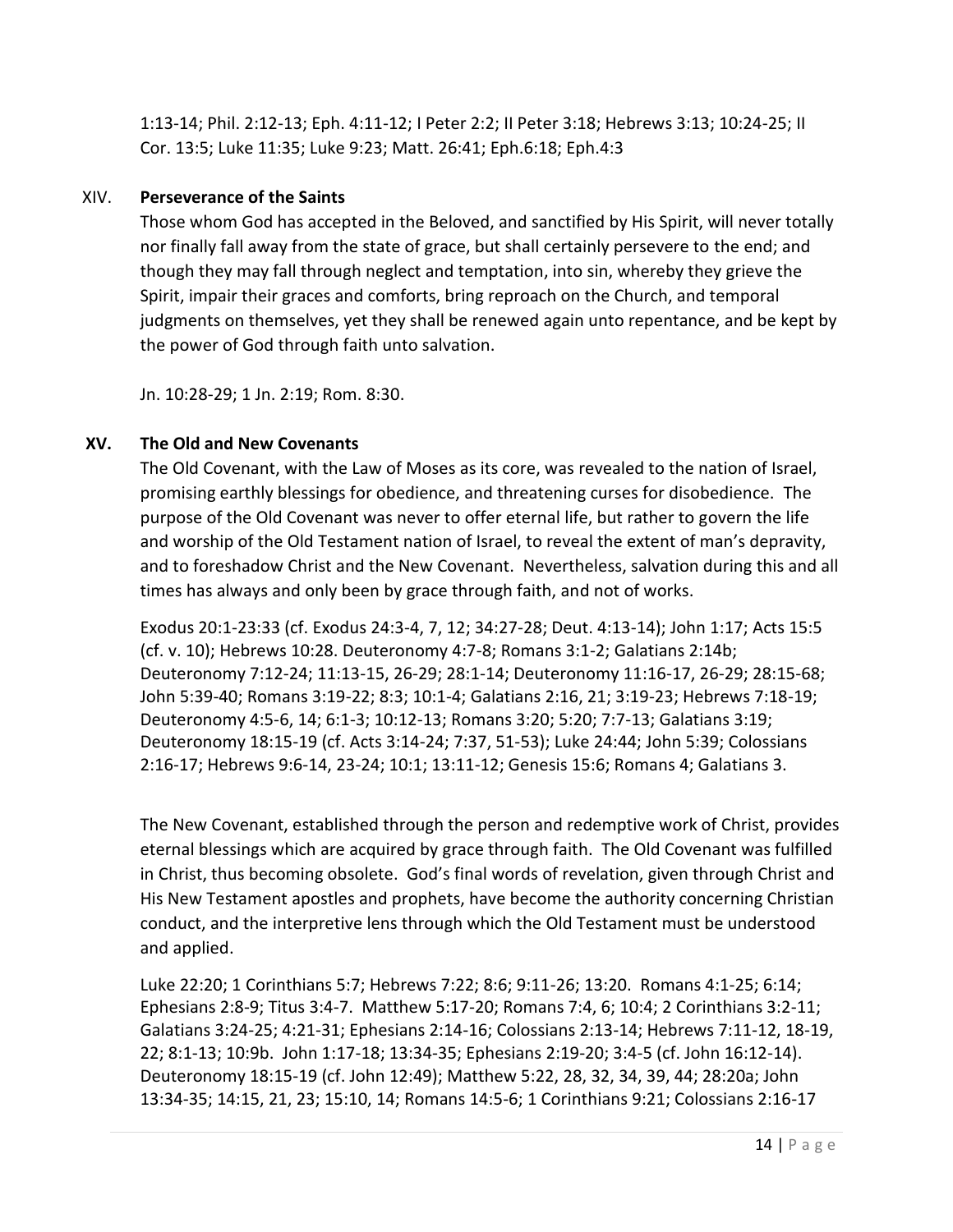(cf. 2 Chronicles 2:4; 8:12-13; 31:3); Colossians 3:15-17; Hebrews 7:12; 10:28-29 (cf. Deuteronomy 18:19; John 12:47-50)

# **XVI. The Church**

# **Universal**

The Lord Jesus is the head of the universal Church, which includes of all of the redeemed of all the ages; believers from every tribe, and tongue, and people and nation. All power for the ordering and governing of the church is invested supremely in Christ.

Col. 1:18; Mt. 16:18; 18:15-18; Rev. 5:9; 7:9;

# **Local**

A visible or local church of Christ is a congregation of baptized believers, associated by covenant in the faith and fellowship of the Gospel; observing the ordinances of Christ; governed by His laws; and exercising the gifts, rights, and privileges invested in them by His word; its only scriptural officers are Elders (Pastors or Overseers) and Deacons, whose qualifications, claims, and duties are primarily defined in the Epistles to Timothy and Titus.

Phil. 1:1; Acts 14:23; 1 Tim. 3:1-15; Titus 1:5-9; 1 Pet. 5:1-4.

# **Cooperation**

Though autonomous from external authorities, local churches can best promote the cause of Jesus Christ by cooperating with one another. Partnerships should be encouraged in a spirit of unity. Partnerships (whether official or unofficial) should be by the mutual will of the churches on a voluntary independent basis.

Eph. 4:3-4; Col. 4:16, Phil. 4:21-22, Acts 15; Romans 16:25-26, Phil. 4:15.

## **XVII. Church Ordinances Baptism**

Baptism is an ordinance of the Lord Jesus, obligatory upon every believer, by which he is immersed in water in the name of the Father, and the Son, and of the Holy Spirit, as a sign of his fellowship with the death and resurrection of Christ, of remission of sins, and of giving himself up to God, to live and walk in newness of life. Being a church ordinance, it is a prerequisite to church membership and its privileges.

Matthew 3:13-17; 28:19-20; Mark 1:9-11; Luke 3:21-22; John 3:23; Acts 2:41; 8:38-39; Acts 22:16; Rom. 6:3-5; 1 Cor. 1:13; Col. 2:12; 8:35-39; 16:30-33; 20:7; Romans 6:3-5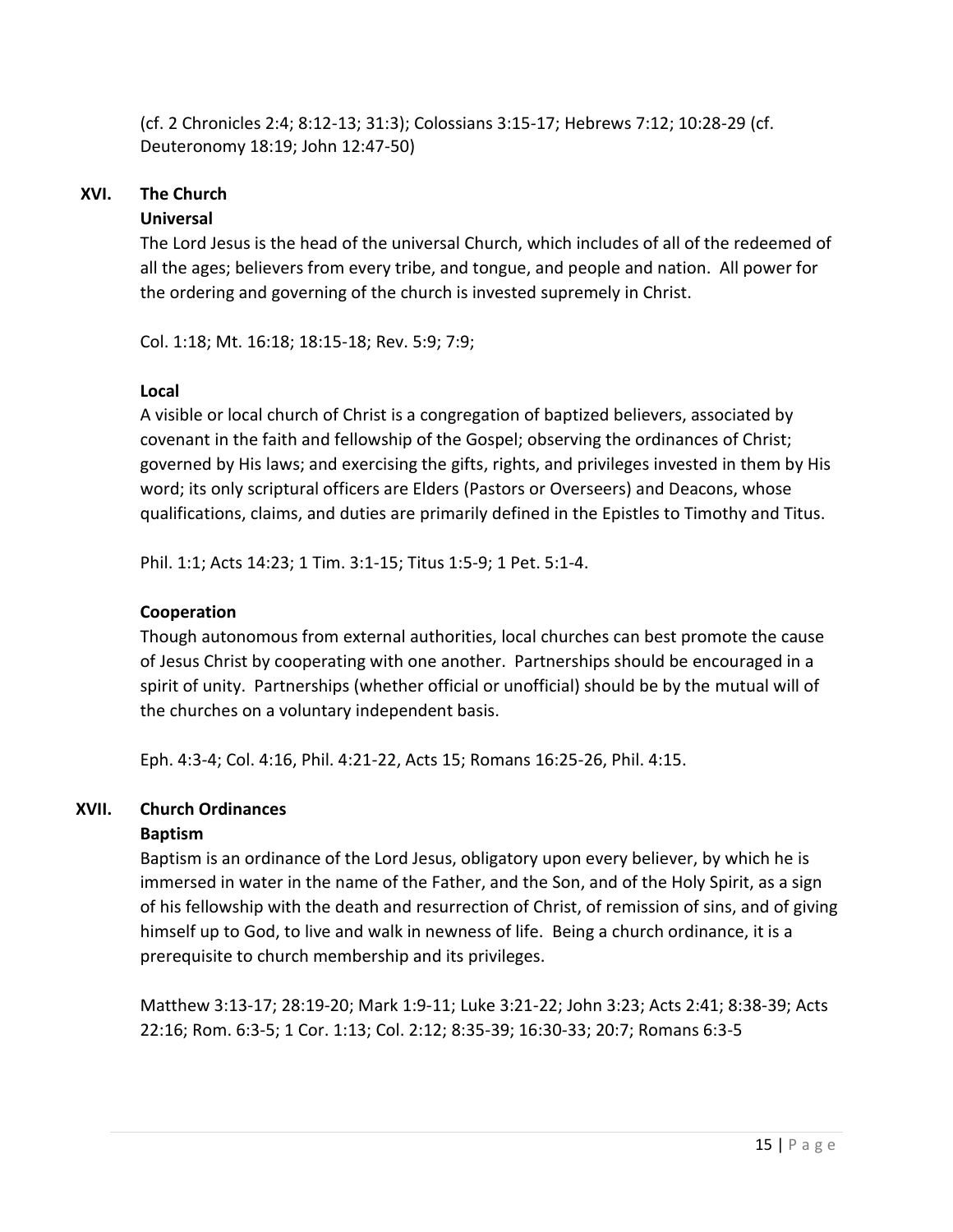## **The Lord's Supper**

The Lord's Supper is an ordinance of Jesus Christ, to be administered with the elements of bread and the fruit of the vine, and to be observed by His churches till the end of the world. It is in no sense a sacrifice, but is designed to commemorate His death, to confirm the faith and other graces of Christians, and to be a bond, pledge and renewal of their communion with Him, and of their church fellowship.

Mt. 26:26-27; Mark 14:22-26; Luke 22:19-20; Acts 2:42; 1 Cor. 10:16-17; 11:23-26

## **XVIII. The Lord's Day**

The first day of the week is the Lord's Day. It is a Christian institution for regular observance. It commemorates the resurrection of Christ from the dead and should include exercises of worship and spiritual devotion, both public and private. Activities on the Lord's Day should be commensurate with the Christian's conscience under the Lordship of Jesus Christ.

Exodus 20:8-11; Matthew 12:1-12; 28:1ff.; Mark 2:27-28; 16:1-7; Luke 24:1-3,33-36; John 4:21-24; 20:1,19-28; Acts 20:7; Romans 14:5-10; I Corinthians 16:1-2; Colossians 2:16-17; 3:16; Hebrews 10:24-25; Revelation 1:10

## **XIX. Last Things**

The bodies of men after death return to dust, but their spirits return immediately to Godthe righteous to rest with Him; the wicked, to be reserved under darkness to the judgment. God, in His own time and in His own way, will bring the world to its appropriate end. According to His promise, Jesus Christ will return personally and visibly in glory to the earth; the dead will be raised; and Christ will judge all men in righteousness. The unrighteous will be consigned to Hell, the place of everlasting punishment. The righteous in their resurrected and glorified bodies will receive their reward and will dwell forever in Heaven with the Lord.

Isaiah 2:4; 11:9; Matthew 16:27; 18:8-9; 19:28; 24:27,30,36,44; 25:31-46; 26:64; Mark 8:38; 9:43-48; Luke 12:40,48; 16:19-26; 17:22-37; 21:27-28; John 14:1-3; Acts 1:11; 17:31; Romans 14:10; 1 Corinthians 4:5; 15:24-28,35-58; 2 Corinthians 5:10; Philippians 3:20-21; Colossians 1:5; 3:4; 1 Thessalonians 4:14-18; 5:1ff.; 2 Thessalonians 1:7ff.; 2; 1 Timothy 6:14; 2 Timothy 4:1,8; Titus 2:13; Hebrews 9:27-28; James 5:8; 2 Peter 3:7ff.; 1 John 2:28; 3:2; Jude 14; Revelation 1:18; 3:11; 20:1-22:13.

## **XX. Evangelism & Missions**

It is the duty and privilege of every follower of Christ and of every church of the Lord Jesus Christ to endeavor to make disciples of all nations. The new birth of man's spirit by God's Holy Spirit means the birth of love for others. Missionary effort on the part of all rests thus upon a spiritual necessity of the regenerate life, and is expressly and repeatedly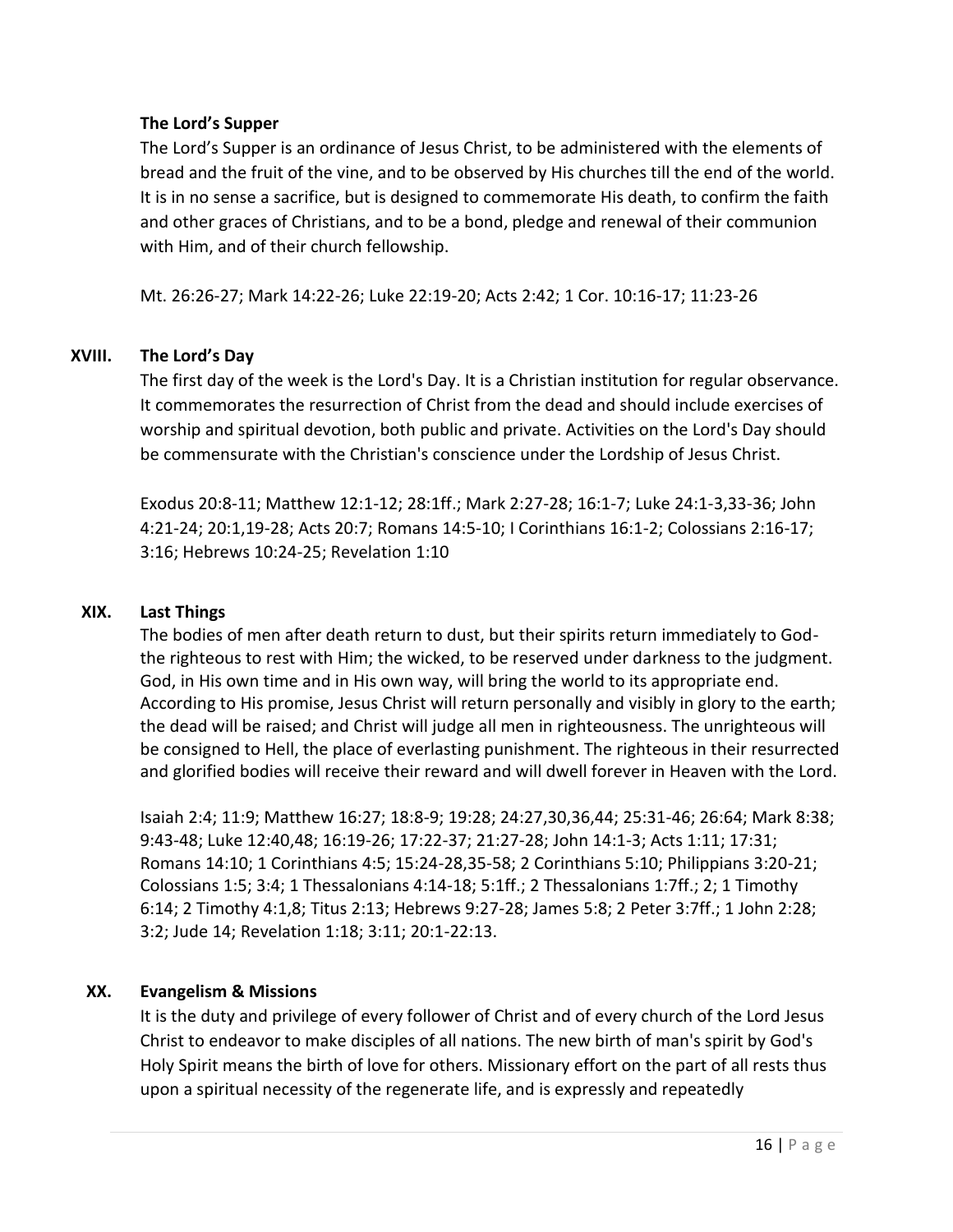commanded in the teachings of Christ. The Lord Jesus Christ has commanded the preaching of the gospel to all nations. It is the duty of every child of God to seek constantly to win the lost to Christ by verbal witness undergirded by a Christian lifestyle, and by other methods in harmony with the gospel of Christ.

Genesis 12:1-3; Exodus 19:5-6; Isaiah 6:1-8; Matthew 9:37-38; 10:5-15; 13:18-30, 37-43; 16:19; 22:9-10; 24:14; 28:18-20; Luke 10:1-18; 24:46-53; John 14:11-12; 15:7-8,16; 17:15; 20:21; Acts 1:8; 2; 8:26-40; 10:42-48; 13:2-3; Romans 10:13-15; Ephesians 3:1-11; 1 Thessalonians 1:8; 2 Timothy 4:5; Hebrews 2:1-3; 11:39-12:2; 1 Peter 2:4-10; Revelation 22:17.

# **XXI. The Family**

God has ordained the family as the foundational institution of human society. It is composed of persons related to one another by marriage, blood, or adoption.

Marriage is the uniting of one man and one woman in covenant commitment for a lifetime. It is God's unique gift to reveal the union between Christ and His church and to provide for the man and the woman in marriage the framework for intimate companionship, the channel of sexual expression according to biblical standards, and the means for procreation of the human race.

The husband and wife are of equal worth before God, since both are created in God's image. The marriage relationship models the way God relates to His people. A husband is to love his wife as Christ loved the church. He has the God-given responsibility to provide for, to protect, and to lead his family. A wife is to submit herself graciously to the servant leadership of her husband even as the church willingly submits to the headship of Christ. She, being in the image of God as is her husband and thus equal to him, has the God-given responsibility to respect her husband and to serve as his helper in managing the household and nurturing the next generation.

Children, from the moment of conception, are a blessing and heritage from the Lord. Parents are to demonstrate to their children God's pattern for marriage. Parents are to teach their children spiritual and moral values and to lead them, through consistent lifestyle example and loving discipline, to make choices based on biblical truth. Children are to honor and obey their parents.

Genesis 1:26-28; 2:15-25; 3:1-20; Exodus 20:12; Deuteronomy 6:4-9; Joshua 24:15; 1 Samuel 1:26-28; Psalms 51:5; 78:1-8; 127; 128; 139:13-16; Proverbs 1:8; 5:15-20; 6:20-22; 12:4; 13:24; 14:1; 17:6; 18:22; 22:6,15; 23:13-14; 24:3; 29:15,17; 31:10-31; Ecclesiastes 4:9- 12; 9:9; Malachi 2:14-16; Matthew 5:31-32; 18:2-5; 19:3-9; Mark 10:6-12; Romans 1:18-32;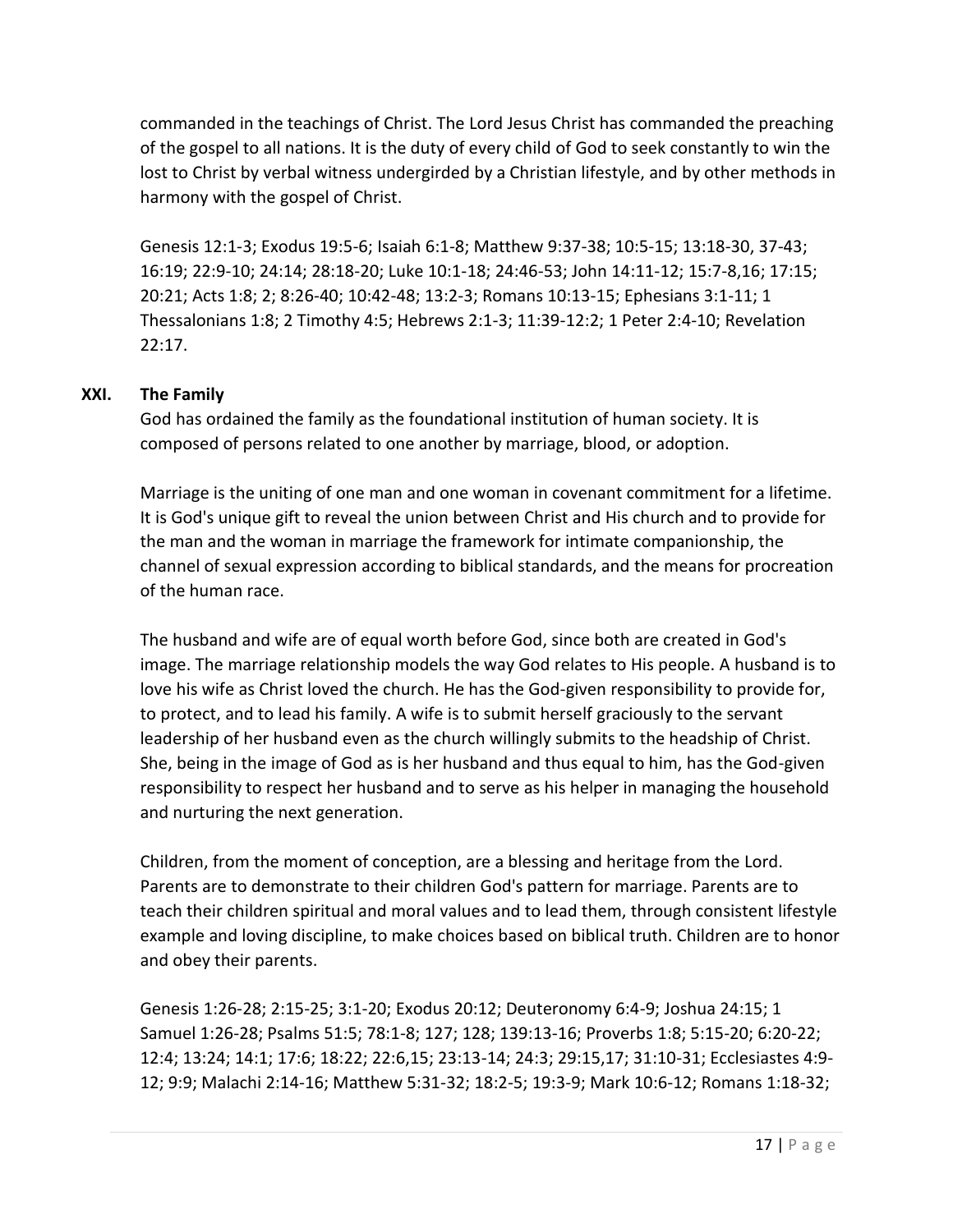1 Corinthians 7:1-16; Ephesians 5:21-33; 6:1-4; Colossians 3:18-21; 1 Timothy 5:8,14; 2 Timothy 1:3-5; Titus 2:3-5; Hebrews 13:4; 1 Peter 3:1-7.

# **XXII. The Christian and the Social Order**

All Christians are under obligation to seek to make the will of Christ supreme in our own lives and in human society. Means and methods used for the improvement of society and the establishment of righteousness among men can be truly and permanently helpful only when they are rooted in the regeneration of the individual by the saving grace of God in Jesus Christ. In the spirit of Christ, Christians should oppose racism, every form of greed, selfishness, and vice, and all forms of sexual immorality, including adultery, homosexuality, and pornography. We should work to provide for the orphaned, the needy, the abused, the aged, the helpless, and the sick. We should speak on behalf of the unborn and contend for the sanctity of all human life from conception to natural death. Every Christian should seek to bring industry, government, and society as a whole under the sway of the principles of righteousness, truth, and brotherly love. In order to promote these ends Christians should be ready to work with all men of good will in any good cause, always being careful to act in the spirit of love without compromising their loyalty to Christ and His truth.

Exodus 20:3-17; Leviticus 6:2-5; Deuteronomy 10:12; 27:17; Psalm 101:5; Micah 6:8; Zechariah 8:16; Matthew 5:13-16,43-48; 22:36-40; 25:35; Mark 1:29-34; 2:3ff.; 10:21; Luke 4:18-21; 10:27-37; 20:25; John 15:12; 17:15; Romans 12–14; 1Corinthians 5:9-10; 6:1-7; 7:20-24; 10:23-11:1; Galatians 3:26-28; Ephesians 6:5-9; Colossians 3:12-17; 1 Thessalonians 3:12; Philemon; James 1:27; 2:8.

# **XXIII. Religious Liberty**

God alone is Lord of the conscience, and He has left it free from the doctrines and commandments of men which are contrary to His Word or not contained in it. Church and state should be separate. The state owes to every church protection and full freedom in the pursuit of its spiritual ends. In providing for such freedom no ecclesiastical group or denomination should be favored by the state more than others. Civil government being ordained of God, it is the duty of Christians to render loyal obedience thereto in all things not contrary to the revealed will of God. The church should not resort to the civil power to carry on its work. The gospel of Christ contemplates spiritual means alone for the pursuit of its ends. The state has no right to impose penalties for religious opinions of any kind. The state has no right to impose taxes for the support of any form of religion. A free church in a free state is the Christian ideal, and this implies the right of free and unhindered access to God on the part of all men, and the right to form and propagate opinions in the sphere of religion without interference by the civil power.

Genesis 1:27; 2:7; Matthew 6:6-7,24; 16:26; 22:21; John 8:36; Acts 4:19-20; Romans 6:1-2; 13:1-7; Galatians 5:1,13; Philippians 3:20; 1 Timothy 2:1-2; James 4:12; 1 Peter 2:12-17; 3:11-17; 4:12-19.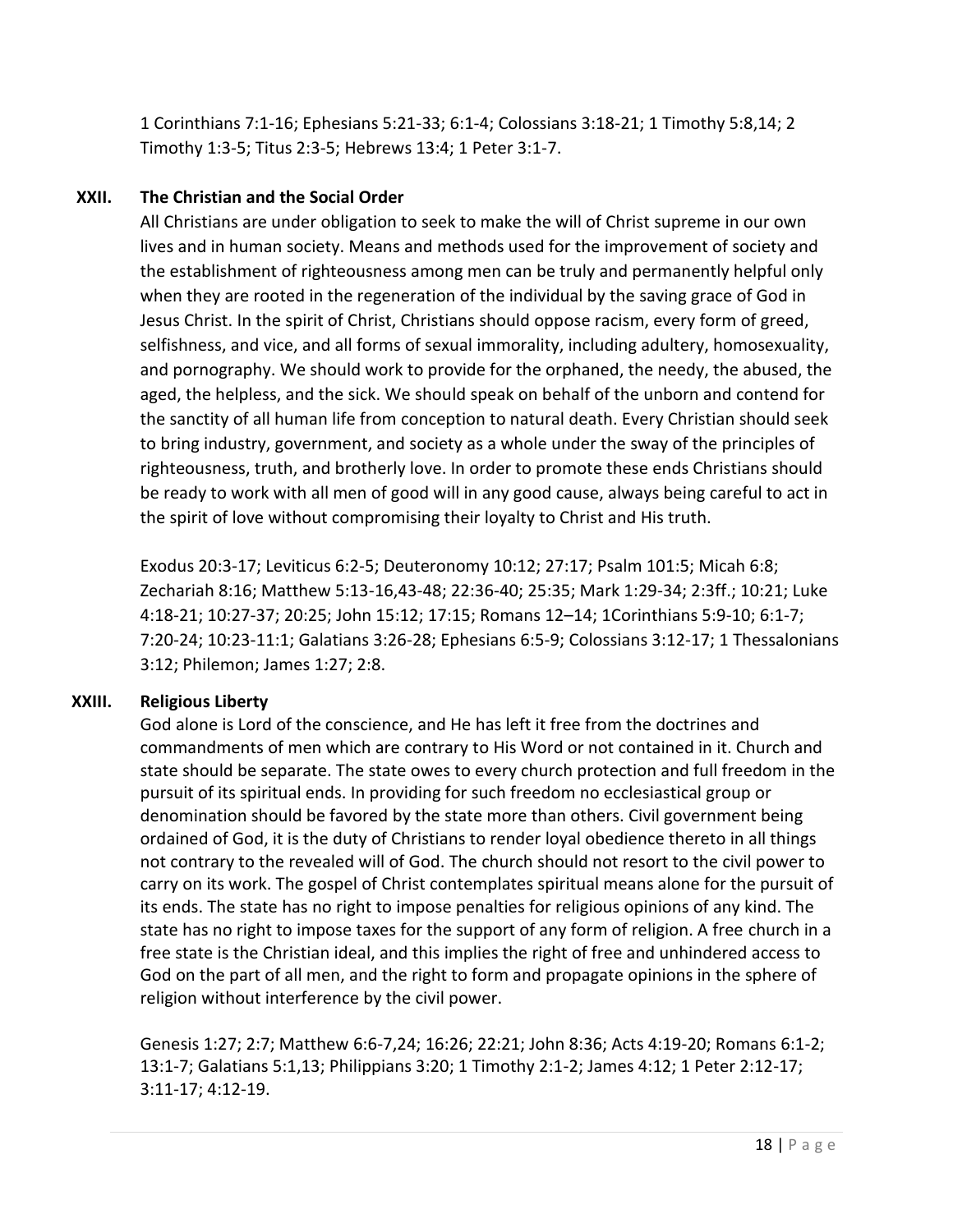# **XXIV. The Spirit of this Statement of Faith and Unity in the Church**

We do not believe that all things in this statement of faith are of equal weight, some being more essential, some less. We do not believe that every part of this statement of faith must be believed in order for one to be saved.

Our aim is not to discover how little can be believed, but rather to embrace and teach ―the whole counsel of God. Our aim is to encourage a hearty adherence to the Bible, the fullness of its truth, and the glory of its Author. We believe Biblical doctrine stabilizes saints in the winds of confusion and strengthens the church in her mission to meet the great systems of false religion and secularism. We believe that the supreme virtue of love is nourished by the strong meat of God-centered doctrine. And we believe that a passion for the supremacy of God in all things for the joy of all peoples through Jesus Christ is sustained in an atmosphere of deep and joyful knowledge of God and His wonderful works.

We believe that the cause of unity in the church is best served, not by finding the lowest common denominator of doctrine, around which all can gather, but by elevating the value of truth, stating the doctrinal parameters of church or school or mission or ministry, seeking the unity that comes from the truth, and then demonstrating to the world how Christians can love each other across boundaries rather than by removing boundaries. In this way, the importance of truth is served by the existence of doctrinal borders, and unity is served by the way we love others across those borders.

We do not claim infallibility for this statement of faith and are open to refinement and correction from Scripture. Yet we do hold firmly to these truths as we see them and call on others to search the Scriptures to see if these things are so. As conversation and debate take place, it may be that we will learn from each other, and the boundaries will be adjusted, even possibly folding formerly disagreeing groups into closer fellowship.

Acts 20:27; Titus 1:1; 1 Timothy 6:3-5; 4:1; Ephesians 4:13-14; 1 Timothy 1:5; Psalm 9:10; Ephesians 4:4-5; 1 Timothy 1:5; John 13:34-35; 1 Corinthians 13:12; 2 Peter 3:18; Acts 17:11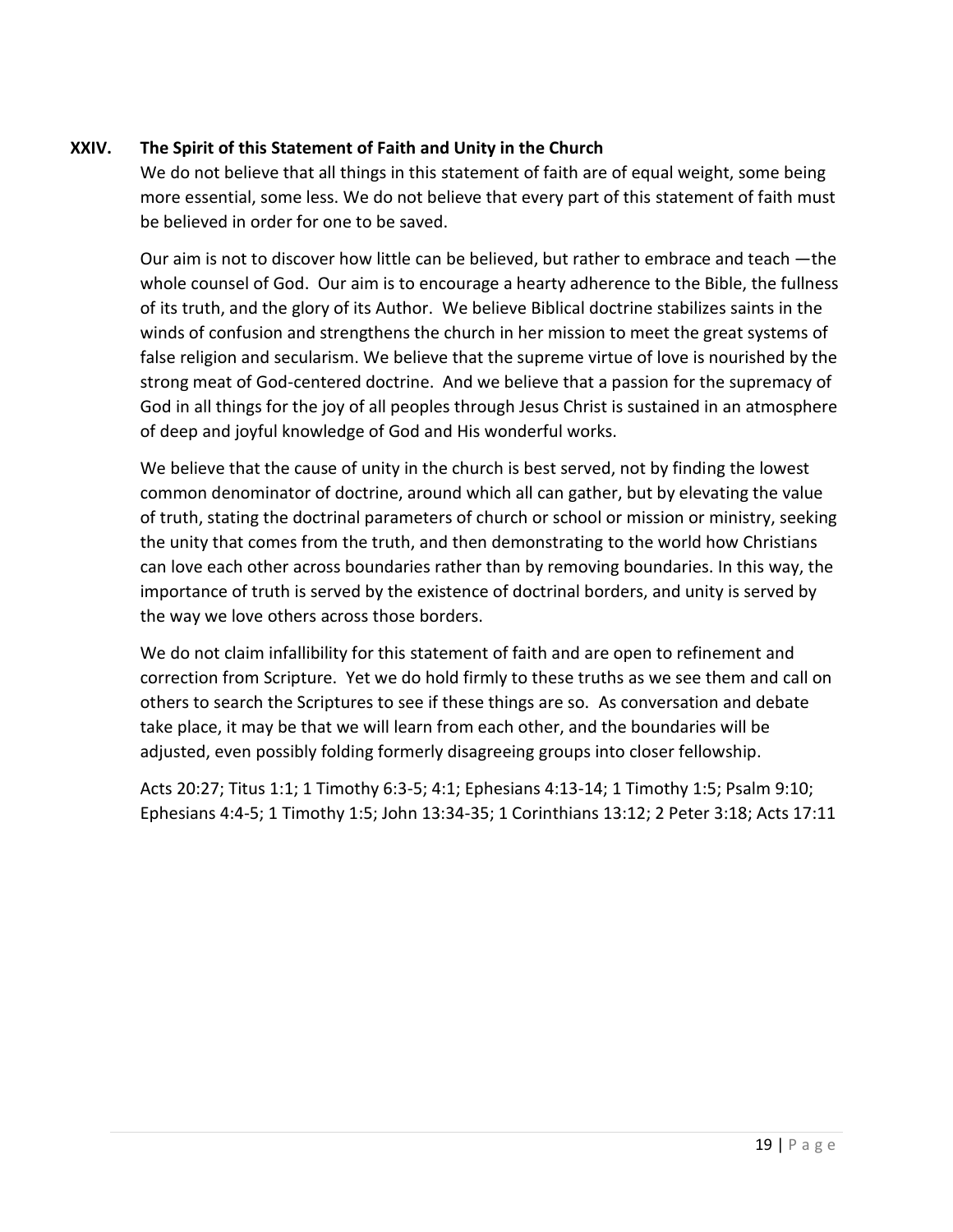# **PROVIDENCE BAPTIST CHURCH MEMBER'S STATEMENT OF FAITH**

The following statement of faith is a shorter version of our Elder's Statement of Faith and all who are covenanted members are required to fully affirm it.

# I. **The Scriptures**

The Holy Bible, consisting of the 39 books of the Old Testament and the 27 books of the New Testament, was written by men divinely inspired and is God's revelation of Himself to man. It is a perfect treasure of divine instruction. It has God for its author, salvation for its end, and truth, without any mixture of error (in the original manuscripts), for its matter. Therefore, all Scripture is totally true and trustworthy. It reveals the principles by which God judges us, and therefore is, and will remain to the end of the world, the true center of Christian union, and the supreme standard by which all human conduct, creeds, and religious opinions should be tried. All Scripture is a testimony to Christ, who is Himself the focus of divine revelation.

Exodus 24:4; Deuteronomy 4:1-2; 17:19; Joshua 8:34; Psalms 19:7-10; 119:11,89,105,140; Isaiah 34:16; 40:8; Jeremiah 15:16; 36:1-32; Matthew 5:17-18; 22:29; Luke 21:33; 24:44-46; John 5:39; 16:13-15; 17:17; Acts 2:16ff.; 17:11; Romans 15:4; 16:25-26; 2 Timothy 3:15-17; Hebrews 1:1-2; 4:12; 1 Peter 1:25; 2 Peter 1:19-21.

# II. **The Triune God**

There is one and only one living and true God. He is an intelligent, spiritual, and personal Being, the Creator, Redeemer, Preserver, and Ruler of the universe. God is infinite in holiness and all other perfections. God is all powerful and all knowing; and His perfect knowledge extends to all things, past, present, and future, including the future decisions of His free creatures. To Him we owe the highest love, reverence, and obedience. The eternal triune God reveals Himself to us as Father, Son, and Holy Spirit, with distinct personal attributes, but without division of nature, essence, or being.

Acts 17:11; Deut 4:39, Deut 6:4, Mk 12:29; Exod 15:11, Is 6:3, Ps 147:5; Psalm 42:2; Jer 23:23, John 14:23; Ps 18:30; Rev 19:6; Heb 4:13, Ps 147:5, Job 37:16; John 4:24; Ps 90:2; Gen 1:26, 3:22, 11:6-7, Mt 3:16-17, 28:19, Heb 9:14; John 20:17; Titus 2:13, Jn 1:1-3,14; Acts 5:3-4; Lk 3:21-22, Jn 14:16-17, Heb 9:14; Jn17:21-23, Gen 1:26; Gen 1:26, Mt 3:16-17, Heb 9:14, Rev 22:1,3,17; Jn 14:16-17; Rom 8:9-11; Psalm 96:8.

# **A. God the Father**

God as Father reigns with providential care over His universe, His creatures, and the flow of the stream of human history according to the purposes of His grace. He is all powerful, all knowing, all loving, and all wise. God is Father in truth to those who become children of God through faith in Jesus Christ. He is fatherly in His attitude toward all men.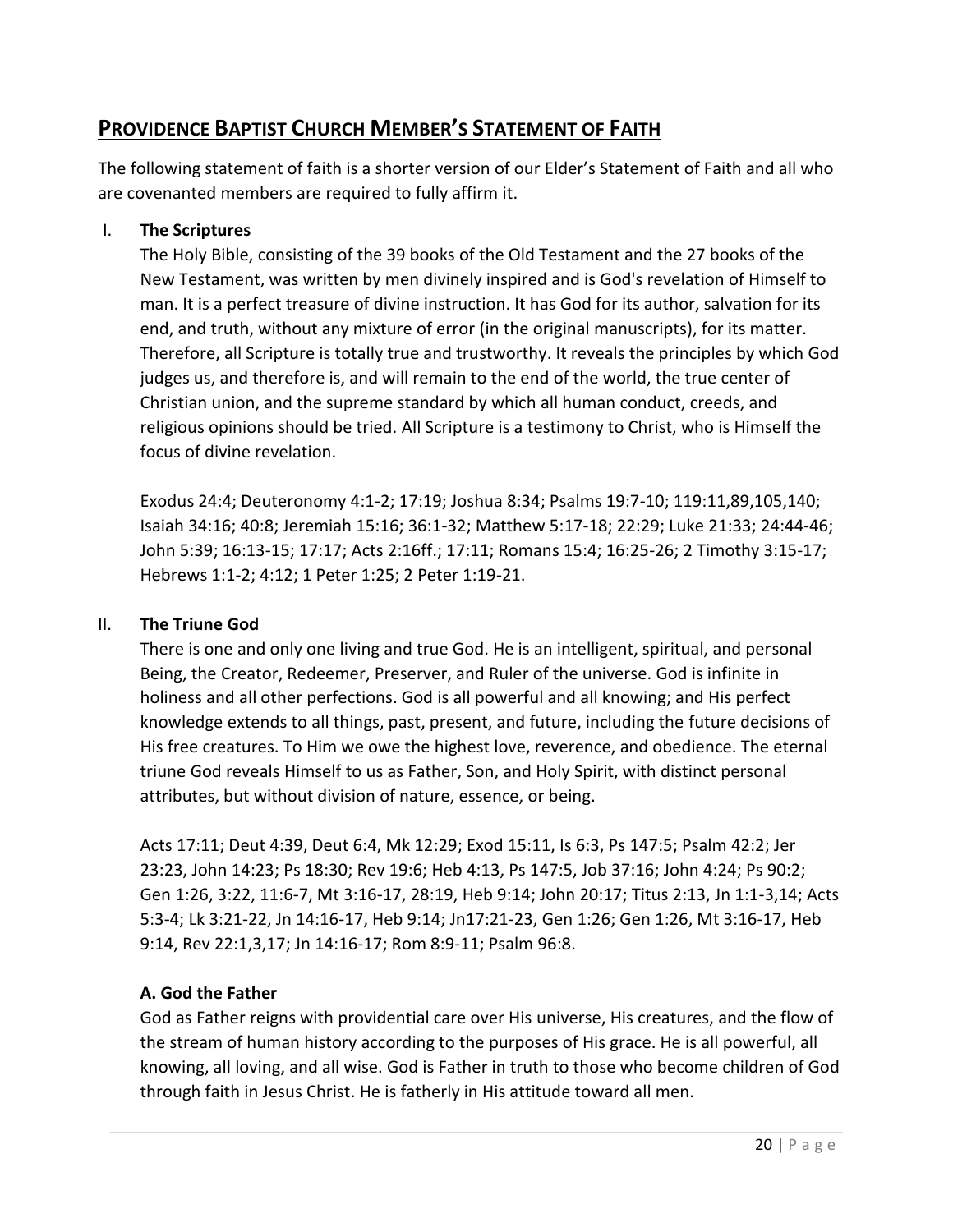Genesis 1:1; 2:7; Exodus 3:14; 6:2-3; 15:11ff.; 20:1ff.; Leviticus 22:2; Deuteronomy 6:4; 32:6; 1 Chronicles 29:10; Psalm 19:1-3; Isaiah 43:3,15; 64:8; Jeremiah 10:10; 17:13; Matthew 6:9ff.; 7:11; 23:9; 28:19; Mark 1:9-11; John 4:24; 5:26; 14:6-13; 17:1-8; Acts 1:7; Romans 8:14-15; 1 Corinthians 8:6; Galatians 4:6; Ephesians 4:6; Colossians 1:15; 1 Timothy 1:17; Hebrews 11:6; 12:9; 1 Peter 1:17; 1 John 5:7.

# **B. God the Son**

Christ is the eternal Son of God. In His incarnation as Jesus Christ He was conceived of the Holy Spirit and born of the virgin Mary. Jesus perfectly revealed and did the will of God, taking upon Himself human nature with its demands and necessities and identifying Himself completely with mankind yet without sin. He honored the divine law by His personal obedience, and in His substitutionary death on the cross He made provision for the redemption of His people from sin. He was raised from the dead with a glorified body and appeared to His disciples as the person who was with them before His crucifixion. He ascended into heaven and is now exalted at the right hand of God where He is the One Mediator, fully God, fully man, in whose Person is effected the reconciliation between God and man. He will return in power and glory to judge the world and to consummate His redemptive mission. He now dwells in all believers as the living and ever-present Lord.

Genesis 18:1ff.; Psalms 2:7ff.; 110:1ff.; Isaiah 7:14; Isaiah 53:1-12; Matthew 1:18-23; 3:17; 8:29; 11:27; 14:33; 16:16,27; 17:5; 27; 28:1-6,19; Mark 1:1; 3:11; Luke 1:35; 4:41; 22:70; 24:46; John 1:1-18,29; 10:30,38; 11:25-27; 12:44-50; 14:7-11; 16:15-16,28; 17:1-5, 21-22; 20:1-20,28; Acts 1:9; 2:22-24; 7:55-56; 9:4-5,20; Romans 1:3-4; 3:23-26; 5:6-21; 8:1-3,34; 10:4; 1 Corinthians 1:30; 2:2; 8:6; 15:1-8,24-28; 2 Corinthians 5:19-21; 8:9; Galatians 4:4-5; Ephesians 1:20; 3:11; 4:7-10; Philippians 2:5-11; Colossians 1:13-22; 2:9; 1 Thessalonians 4:14-18; 1 Timothy 2:5-6; 3:16; Titus 2:13-14; Hebrews 1:1-3; 4:14-15; 7:14-28; 9:12-15,24- 28; 12:2; 13:8; 1 Peter 2:21-25; 3:22; 1 John 1:7-9; 3:2; 4:14-15; 5:9; 2 John 7-9; Revelation 1:13-16; 5:9-14; 12:10-11; 13:8; 19:16.

# **C. God the Holy Spirit**

The Holy Spirit is the Spirit of God, fully divine. He inspired holy men of old to write the Scriptures. Through illumination He enables men to understand truth. He exalts Christ. He convicts men of sin, of righteousness, and of judgment. He calls men to the Savior, and effects regeneration. At the moment of regeneration He baptizes every believer into the Body of Christ. He cultivates Christian character, comforts believers, and bestows the spiritual gifts by which they serve God through His church. He seals the believer unto the day of final redemption. His presence in the Christian is the guarantee that God will bring the believer into the fullness of the stature of Christ. He enlightens and empowers the believer and the church in worship, evangelism, and service.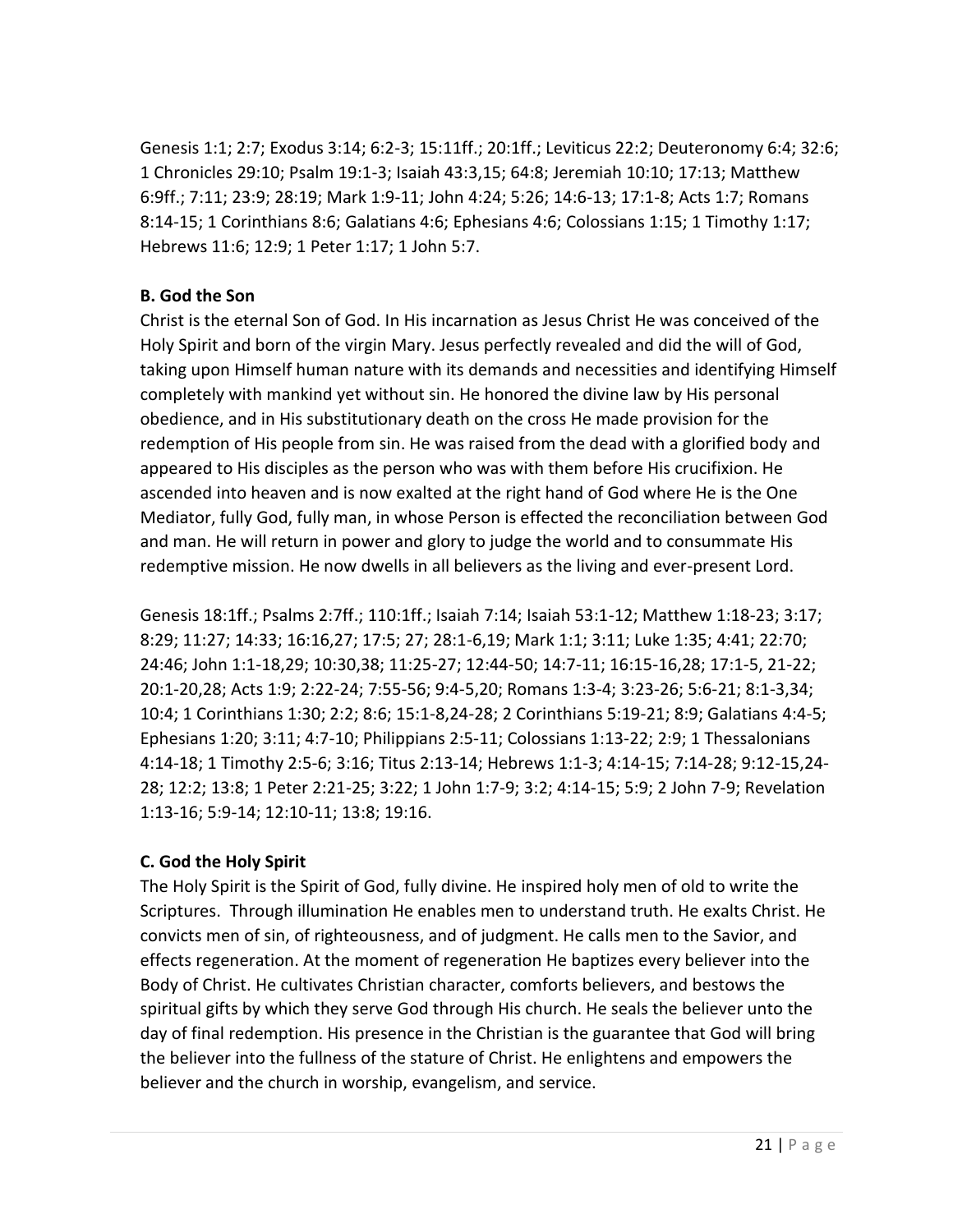Genesis 1:2; Judges 14:6; Job 26:13; Psalms 51:11; 139:7ff.; Isaiah 61:1-3; Joel 2:28-32; Matthew 1:18; 3:16; 4:1; 12:28-32; 28:19; Mark 1:10,12; Luke 1:35; 4:1,18-19; 11:13; 12:12; 24:49; John 4:24; 14:16-17,26; 15:26; 16:7-14; Acts 1:8; 2:1-4,38; 4:31; 5:3; 6:3; 7:55; 8:17,39; 10:44; 13:2; 15:28; 16:6; 19:1-6; Romans 8:9-11,14-16,26-27; 1 Corinthians 2:10- 14; 3:16; 12:3-11,13; Galatians 4:6; Ephesians 1:13-14; 4:30; 5:18; 1 Thessalonians 5:19; 1 Timothy 3:16; 4:1; 2 Timothy 1:14; 3:16; Hebrews 9:8,14; 2 Peter 1:21; 1 John 4:13; 5:6-7; Revelation 1:10; 22:17.

# **III. The Fall of Man**

God originally created Man in His own image, and free from sin; but, through the temptation of Satan, he transgressed the command of God, and fell from his original holiness and righteousness; whereby his posterity inherit a nature corrupt and wholly opposed to God and His law, are under condemnation, and as soon as they are capable of moral action, become actual transgressors.

Genesis 1:27, 3:4-7; Gen. 6:5; Romans 1:18-20; 3:10-18; 5:12-21; Romans 8:6-8; Ephesians 2:1-3; Titus 3:3

# **IV. Regeneration**

Regeneration, or the new birth, is a work of God's free grace whereby sinners become new creatures in Christ Jesus. It is a change of heart, wrought by the Holy Spirit, to which the sinner responds in repentance toward God and faith in the Lord Jesus Christ. In this work the Holy Spirit gives life to those who are dead in trespasses and sins enlightening their minds spiritually and savingly to understand the Word of God, and renewing their whole nature, so that they love and practice holiness.

John 3:1-8; Romans 8:30; 2 Cor. 5:17; John 16:8-11; Titus 3:5; 1 Peter 1:3

# **V. Repentance**

Repentance is an evangelical grace, wherein a person being by the Holy Spirit, made sensible of the manifold evil of his sin, humbles himself for it, with godly sorrow, detestation of it, and self-abhorrence, with a purpose and endeavor to walk before God so as to please Him in all things.

Mark 1:15; Acts 20:21; 2 Corinthians 7:9

# VI. **Faith**

Saving faith is the belief, on God's authority, of whatsoever is revealed in His Word concerning Christ; accepting and resting upon Him alone for justification and eternal life. It is wrought in the heart by the Holy Spirit, and is accompanied by all other saving graces, and leads to a life of holiness.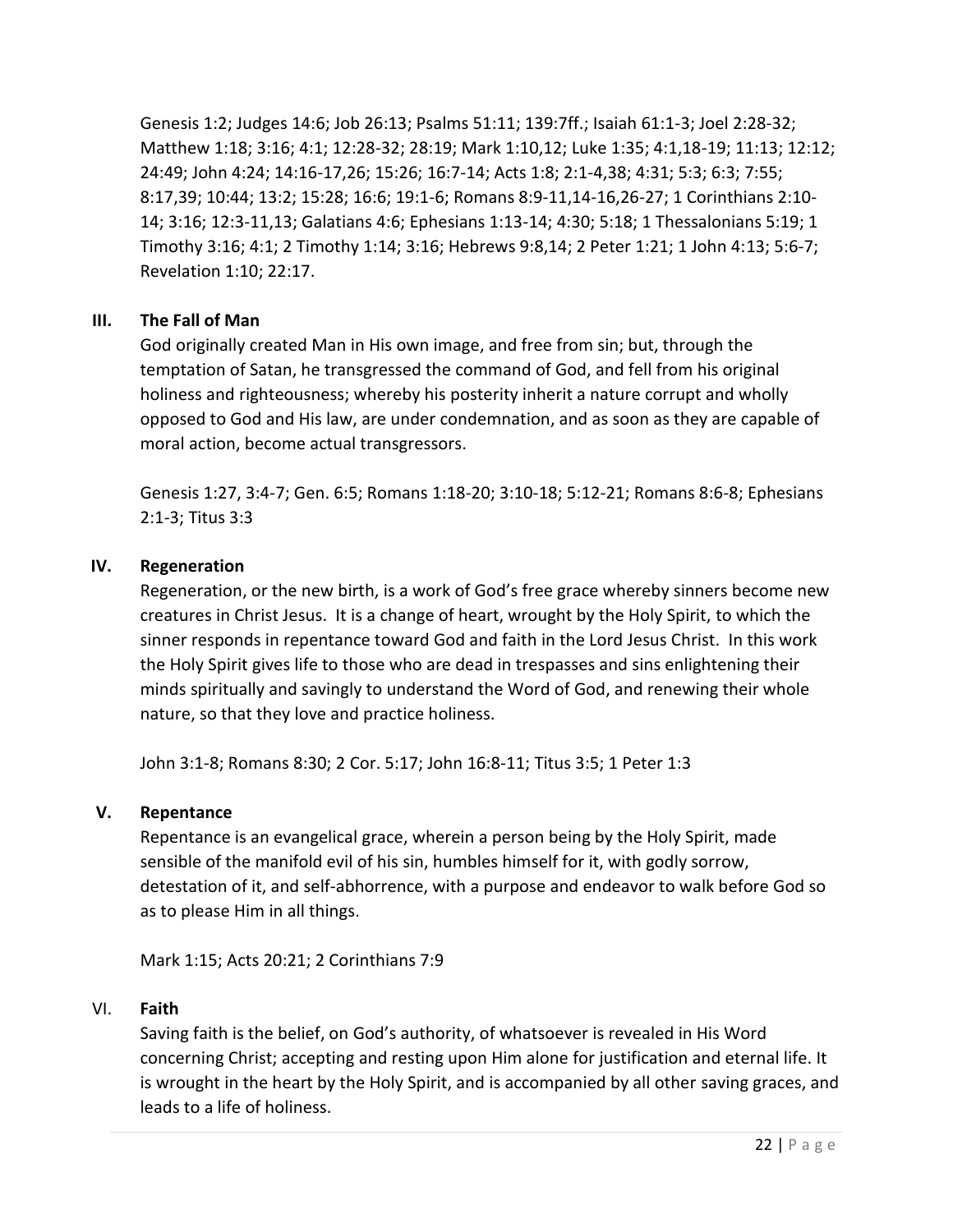John 1:12, 3:16; 3:36; 5:24; Romans 10:9-10; Ephesians 2:8-9

# **VII. Justification**

Justification is God's gracious and full acquittal of sinners, who believe in Christ, from all sin, through the satisfaction that Christ has made; not for anything wrought in them or done by them; but on account of the obedience and satisfaction of Christ, they receiving and resting on Him and His righteousness by faith alone.

Rom. 3:23-24; Rom. 5:1-2; 18, 19; 2 Cor. 5:21

## VIII. **Adoption**

For the sake of His only Son, Jesus Christ, God has been pleased to make all justified persons sharers in the grace of adoption, by means of which they are numbered with, and enjoy the liberties and privileges of children of God.

John 1:12; Eph. 1:5; Romans 8:15, 16; 1 John 3:1

## IX. **Sanctification**

Sanctification is the process by which according to the will of God, we are made partakers of his holiness; that it is a progressive work; that it is begun in regeneration; and that it is carried on in the hearts of believers by the presence and power of the Holy Spirit, the Sealer and Comforter, in the continual use of the appointed means especially the Word of God, the fellowship of the saints, self-examination, self-denial, watchfulness, and prayer.

I Thess. 4:3; I Thess. 5:23; II Cor. 7:1; II Cor. 13:10; Phil. 3:12-16; I John 2:29; Rom. 8:5; Eph. 1:4; Pro. 4:18; II Cor. 3:18; Heb. 6:1; II Peter 1:5-8; John 3:6; Phil. 1:9-11; Eph. 1:13-14; Phil. 2:12-13; Eph. 4:11-12; I Peter 2:2; II Peter 3:18; Hebrews 3:13; 10:24-25; II Cor. 13:5; Luke 11:35; Luke 9:23; Matt. 26:41; Eph.6:18; Eph.4:3

# **X. The Church**

## **Universal**

The Lord Jesus is the head of the universal Church, which includes of all of the redeemed of all the ages; believers from every tribe, and tongue, and people and nation. All power for the ordering and governing of the church is invested supremely in Christ.

Col. 1:18; Mt. 16:18; 18:15-18; Rev. 5:9; 7:9;

**Local**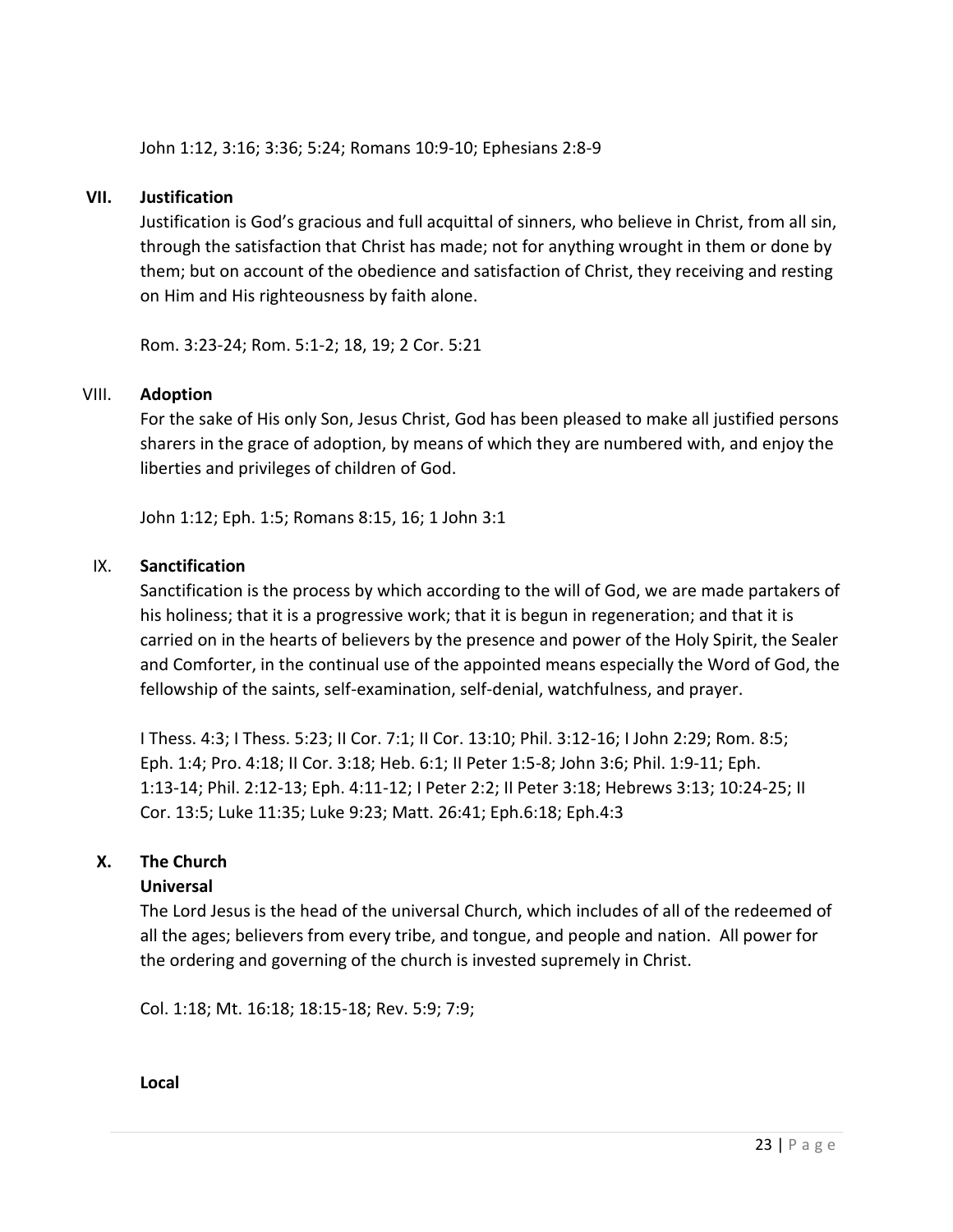A visible or local church of Christ is a congregation of baptized believers, associated by covenant in the faith and fellowship of the Gospel; observing the ordinances of Christ; governed by His laws; and exercising the gifts, rights, and privileges invested in them by His word; that its only scriptural officers are Elders (Overseers or Pastors) and Deacons, whose qualifications, claims, and duties are primarily defined in the Epistles to Timothy and Titus.

Phil. 1:1; Acts 14:23; 1 Tim. 3:1-15; Titus 1:5-9; 1 Pet. 5:1-4.

## **Cooperation**

Though autonomous from external authorities, local churches can best promote the cause of Jesus Christ by cooperating with one another. Partnerships should be encouraged in a spirit of unity. Partnerships (whether official or unofficial) should be by the mutual will of the churches on a voluntary independent basis.

Eph. 4:3-4; Col. 4:16, Phil. 4:21-22, Acts 15; Romans 16:25-26, Phil. 4:15.

# **XI. Church Ordinances**

## **Baptism**

Baptism is an ordinance of the Lord Jesus, obligatory upon every believer, wherein he is immersed in water in the name of the Father, and the Son, and of the Holy Spirit, as a sign of his fellowship with the death and resurrection of Christ, of remission of sins, and of giving himself up to God, to live and walk in newness of life. Being a church ordinance, it is a prerequisite to church membership and its privileges.

Matthew 3:13-17; 28:19-20; Mark 1:9-11; Luke 3:21-22; John 3:23; Acts 2:41; 8:38-39; Acts 22:16; Rom. 6:3-5; 1 Cor. 1:13; Col. 2:12; 8:35-39; 16:30-33; 20:7; Romans 6:3-5

# **The Lord's Supper**

The Lord's Supper is an ordinance of Jesus Christ, to be administered with the elements of bread and the fruit of the vine, and to be observed by His churches till the end of the world. It is in no sense a sacrifice, but is designed to commemorate His death, to confirm the faith and other graces of Christians, and to be a bond, pledge and renewal of their communion with Him, and of their church fellowship.

Mt. 26:26-27; Mark 14:22-26; Luke 22:19-20; Acts 2:42; 1 Cor. 10:16-17; 11:23-26

## **XII. Last Things**

The bodies of men after death return to dust, but their spirits return immediately to Godthe righteous to rest with Him; the wicked, to be reserved under darkness to the judgment. God, in His own time and in His own way, will bring the world to its appropriate end.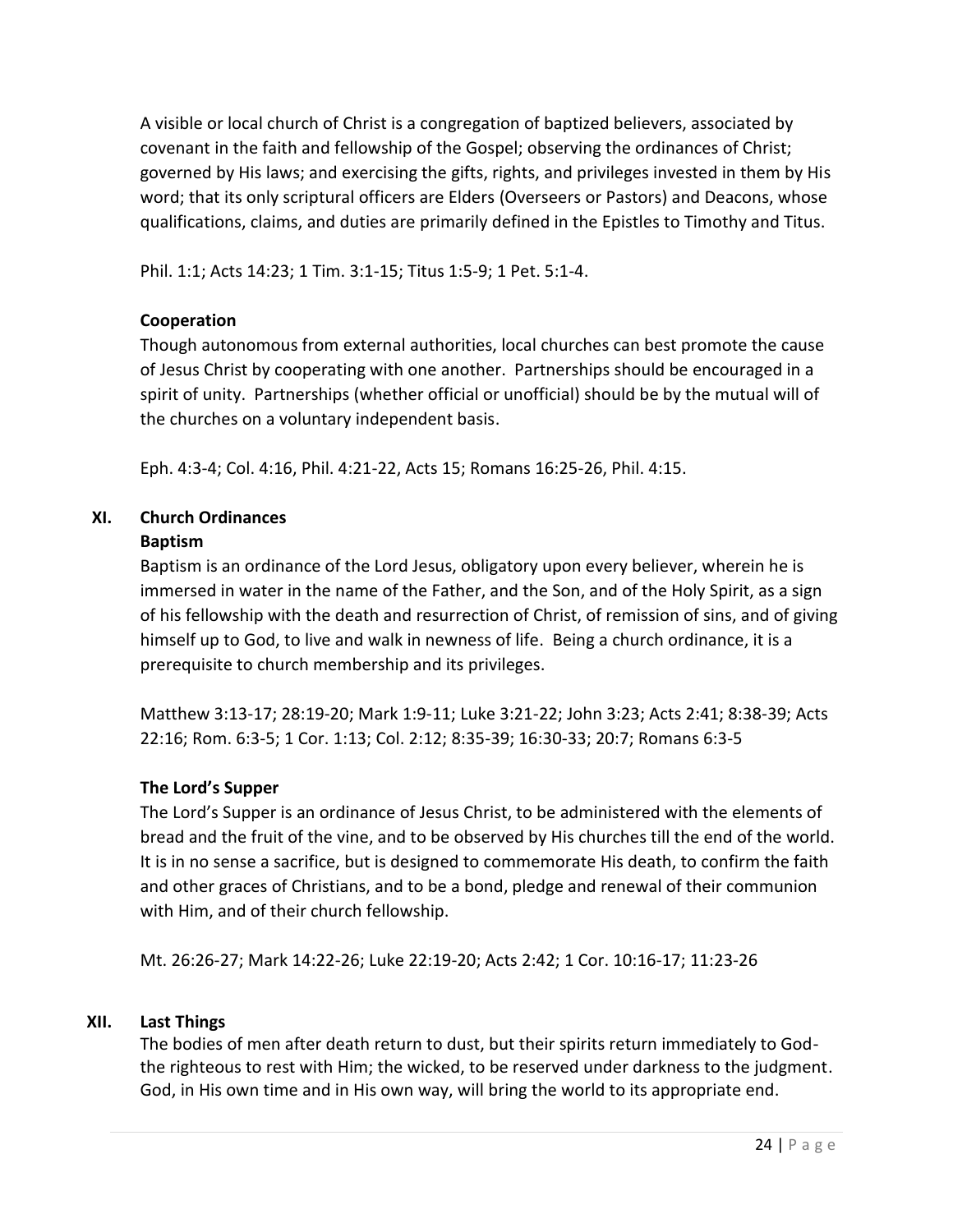According to His promise, Jesus Christ will return personally and visibly in glory to the earth; the dead will be raised; and Christ will judge all men in righteousness. The unrighteous will be consigned to Hell, the place of everlasting punishment. The righteous in their resurrected and glorified bodies will receive their reward and will dwell forever in Heaven with the Lord.

Isaiah 2:4; 11:9; Matthew 16:27; 18:8-9; 19:28; 24:27,30,36,44; 25:31-46; 26:64; Mark 8:38; 9:43-48; Luke 12:40,48; 16:19-26; 17:22-37; 21:27-28; John 14:1-3; Acts 1:11; 17:31; Romans 14:10; 1 Corinthians 4:5; 15:24-28,35-58; 2 Corinthians 5:10; Philippians 3:20-21; Colossians 1:5; 3:4; 1 Thessalonians 4:14-18; 5:1ff.; 2 Thessalonians 1:7ff.; 2; 1 Timothy 6:14; 2 Timothy 4:1,8; Titus 2:13; Hebrews 9:27-28; James 5:8; 2 Peter 3:7ff.; 1 John 2:28; 3:2; Jude 14; Revelation 1:18; 3:11; 20:1-22:13.

# **XIII. Evangelism & Missions**

It is the duty and privilege of every follower of Christ and of every church of the Lord Jesus Christ to endeavor to make disciples of all nations. The new birth of man's spirit by God's Holy Spirit means the birth of love for others. Missionary effort on the part of all rests thus upon a spiritual necessity of the regenerate life, and is expressly and repeatedly commanded in the teachings of Christ. The Lord Jesus Christ has commanded the preaching of the gospel to all nations. It is the duty of every child of God to seek constantly to win the lost to Christ by verbal witness undergirded by a Christian lifestyle, and by other methods in harmony with the gospel of Christ.

Genesis 12:1-3; Exodus 19:5-6; Isaiah 6:1-8; Matthew 9:37-38; 10:5-15; 13:18-30, 37-43; 16:19; 22:9-10; 24:14; 28:18-20; Luke 10:1-18; 24:46-53; John 14:11-12; 15:7-8,16; 17:15; 20:21; Acts 1:8; 2; 8:26-40; 10:42-48; 13:2-3; Romans 10:13-15; Ephesians 3:1-11; 1 Thessalonians 1:8; 2 Timothy 4:5; Hebrews 2:1-3; 11:39-12:2; 1 Peter 2:4-10; Revelation 22:17.

# **XIV. Religious Liberty**

God alone is Lord of the conscience; and He has left it free from the doctrines and commandments of men, which are in anything contrary to His word, or not contained in it. The Civil Government is of Divine appointment, for the interests and good order of human society; government authorities are to be prayed for, conscientiously honored, and obeyed; except only in things opposed to the will of our Lord Jesus Christ, who is the only Lord of the conscience, and the Prince of the kings of the earth.

Genesis 1:27; 2:7; Matthew 6:6-7,24; 16:26; 22:21; John 8:36; Acts 4:19-20; Romans 6:1-2; 13:1-7; Galatians 5:1,13; Philippians 3:20; 1 Timothy 2:1-2; James 4:12; 1 Peter 2:12-17; 3:11-17; 4:12-19.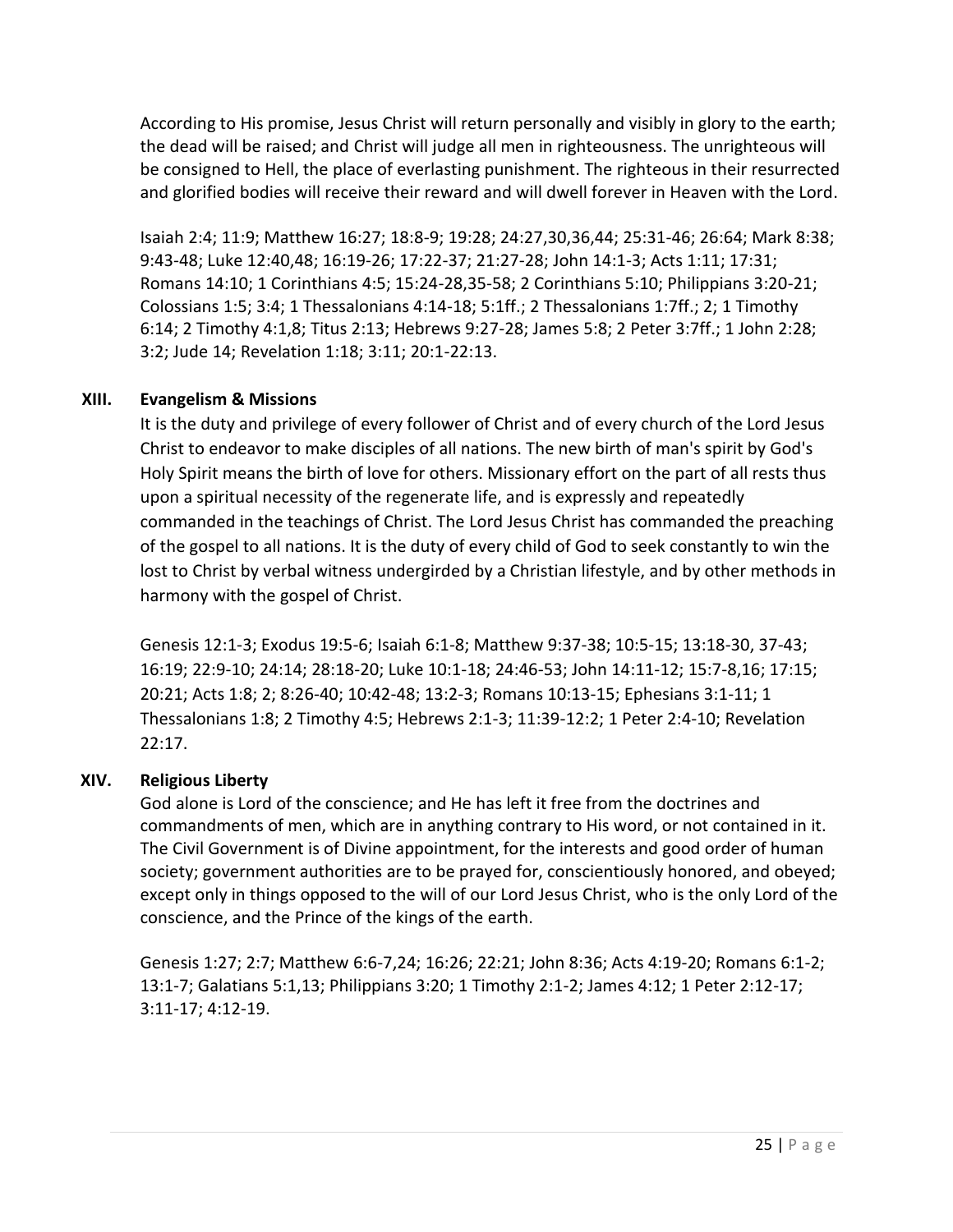# **RESTORING THOSE WHO FALL: OUR STATEMENT ON CHURCH DISCIPLINE**

Church discipline is one of the primary means God uses to correct and restore His children when they fall into sin. It is also one way in which He maintains the unity, purity, integrity, and reputation of the church. Through private or public instruction, warning, counsel, or rebuke, and even social avoidance or expulsion from membership, God corrects his disobedient children or removes those who are not truly His. Christ Himself declared the church to be heaven's instrument in carrying out this difficult but necessary function (Matthew 18:15-20).

The purpose of this statement is to define, in general terms, five classes of sinful behavior for which church discipline may be necessary, and to explain how the Bible tells us to respond to each. We must not assume, however, that every situation will fall neatly into a single category. Disciplinary matters are often confusing combinations or variations of these general classes, making the proper course of action difficult to determine. For this reason, the church must carry out discipline with prayer, diligent application of Scripture, and reliance upon the Spirit of God.

## **1. Minor Faults**

Minor faults are attitudes and actions such as rudeness, impatience, grumbling, complaining, negativity, pettiness, boasting, irritability, speaking too much or when inappropriate, lack of trust, worry, timidity, and selfishness. We are permitted, and actually encouraged, to overlook most minor faults rather than resorting to discipline (Proverbs 10:12; 19:11; 1 Peter 4:8).

If a minor fault seems serious enough to require private counsel, we should be particularly careful to apply Christ's words about removing the "speck" from our brother's eye while a "plank" is in our own (Matthew 7:1-5). Only if a minor fault is repeated so consistently or in such a disruptive manner that it causes harm to the church will any measure(s) be taken beyond private instruction, warning, and/or rebuke.

# **2.Unverifiable Sins**

Whether minor or serious, unverifiable sins are offenses that are known to only one church member in addition to the offender(s). Additionally, no concrete evidence could be brought forth as proof. Unverifiable sins might include insulting words spoken in private, physical assault or theft where no physical or circumstantial evidence exists, breach of a private verbal contract, and private awareness of another member's illicit behavior. In such cases, it may be necessary for the offended person or lone witness to rebuke the offender privately. If private rebuke is unsuccessful and the offender is not willing to admit his sin to others, normally no further action may be taken. The matter must be left with God; it should not be revealed to anyone else (Deuteronomy 19:15; Proverbs 25:8-10). It must also be recognized that the one being accused of an unverifiable sin may, in fact, be innocent or misunderstood. Exceptions to this rule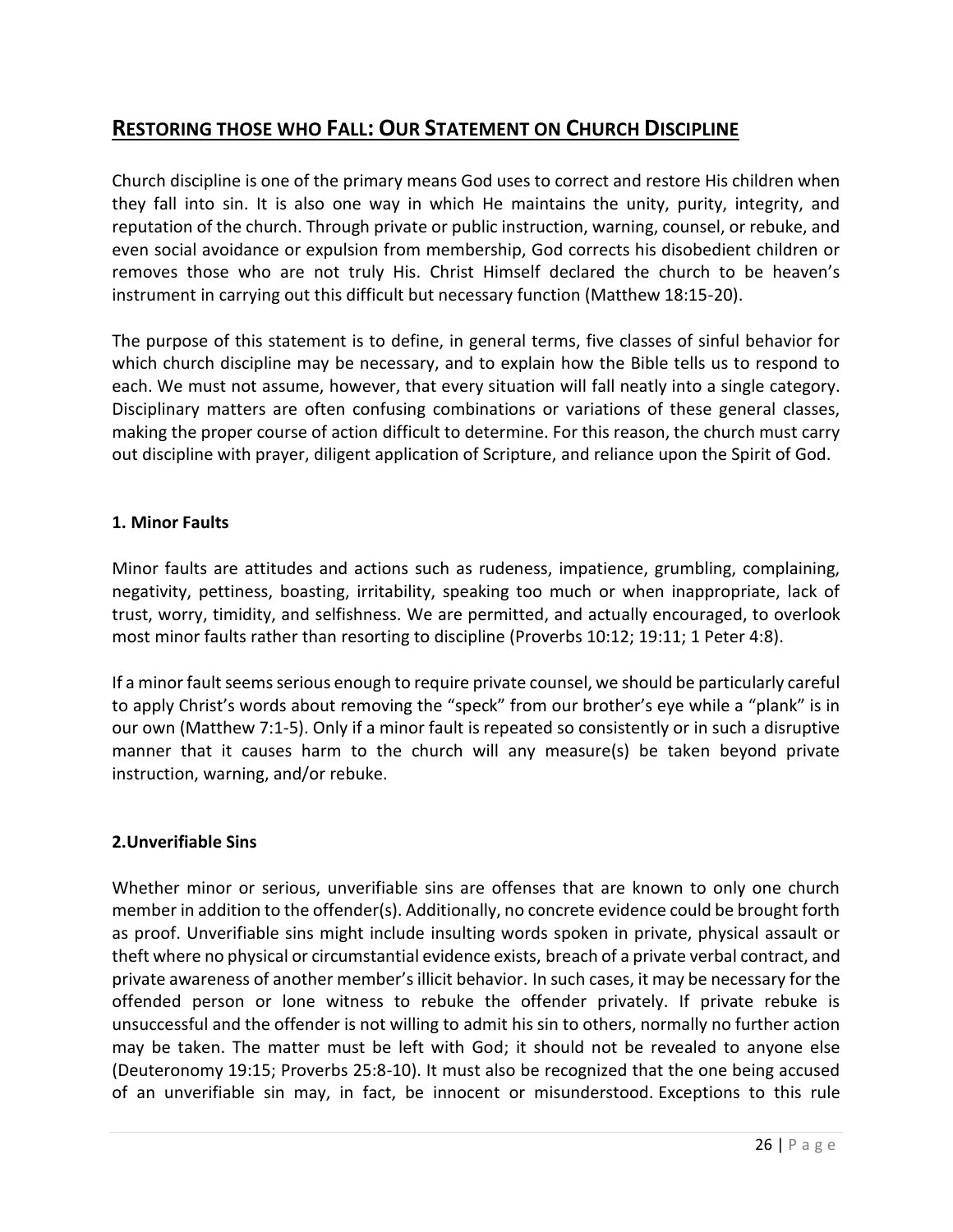concerning silence include the reporting of criminal offenses to the proper authorities when necessary or required by law. Also, if the unverifiable sinful action is of such a nature that it likely would affect a person's involvement in the church, or poses a danger to others, the member should speak to an elder about it. The elder may have received other information about this individual that would verify the action(s) in question (such as a past history known only to the elder, or a similar report from another church member). If this is the case, additional action will be necessary. In all situations involving unverifiable sins, the individual in question is innocent until proven guilty.

# **3. Personal Offenses**

Personal offenses are those that occur between two Christians—more specifically, two members of the same church. Personal offenses could be defined as any sinful behavior by one member that causes harm to another. A representative list of these sins would include insults, slander, breach of personal trust or contract, physical or sexual abuse, adultery, physical assault, theft, and vandalism.

In these situations, the offended person must closely follow Matthew 18:15-17. He must first meet with the offender in private, explain his offense to him, and seek his repentance (Matthew 18:15). If the offender remains unrepentant, the offended person must be cautious before taking additional measures. If the offense is unverifiable (as defined above) or not serious enough to warrant bringing to the attention of other church members, it should not be pursued further. If the offense is significant and verifiable, a meeting will be arranged, during which the offended person may present his case to the offender in the presence of one or two other members (Matthew 18:16). These should either be witnesses to the offense or mature, discerning members who are able to evaluate evidence and testimony, question both parties effectively, determine guilt or responsibility, and offer appropriate biblical counsel.

If the offender remains unrepentant even after his guilt has been proven before witnesses, the matter will be told to the general membership of the church at another meeting (Matthew 18:17). If the offender is present, the elder(s) will rebuke him publicly and implore him to confess and repent. If he is absent, the matter will still be revealed to the church (in appropriately limited detail). In either case, the members of the church will be encouraged to make personal efforts to persuade him to repent. A date will be set for a final meeting where the matter will be brought to conclusion. The offender will be notified regarding this meeting (in a verifiable way, such as certified mail) and encouraged to attend in the hope that he will make a public confession. Because the offender's guilt has already been established, no opportunity will be given at these subsequent meetings for him to debate the matter or defend himself publicly.

At the final meeting, the offender (if present) will be offered another opportunity to repent and be restored. If he remains unrepentant or is not present, he will be considered an unbeliever and expelled from membership (Matthew 18:17). Even if the offender repents, restitution and/or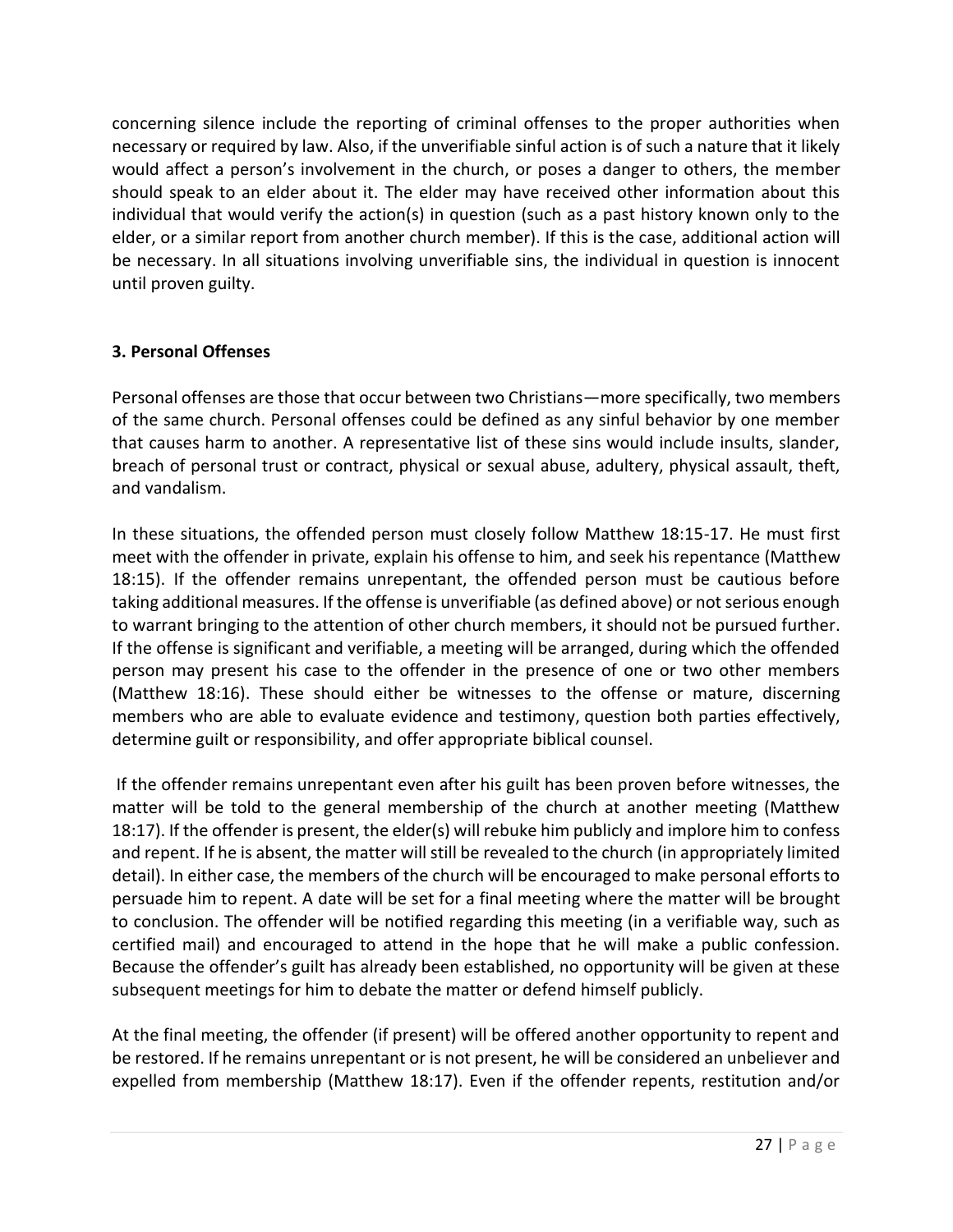other remedial actions may be necessary as determined by the elders (e.g., mandated accountability, removal from church office, and/or counseling).

# **4. Public Disobedience**

Public disobedience is sinful behavior that causes harm to the unity, doctrinal integrity, purity, or reputation of the church as a whole. This category would include, for example, false teaching, divisiveness, contentions, gossip, slander of the church or its leaders, insubordination, sexual immorality, drunkenness, covetousness, theft, dishonesty, outbursts of anger or fighting, foul language, willful failure to provide, wrongful divorce or remarriage, and breach of public trust or contract.

Unlike the precise instructions for resolving personal offenses (Matthew 18:15-17), the instructions for dealing with acts of public disobedience are varied. Especially here, we must pause, pray, seek wise counsel, and apply the Scriptures carefully, considering each situation to be unique.

The following are the procedures found in the New Testament for handling public disobedience. Not all measures listed here will be appropriate for each situation. We have listed them in order of severity, from the most gentle or subtle to the most direct, but this should not be construed to mean that they will be applied in this order. It may sometimes be necessary to bypass these measures altogether and proceed directly to expulsion from membership (see section 5, "Insufferable Wickedness").

- Be watchful (Acts 20:28-31; Hebrews 12:14-16). We should not aggressively hunt for offenses or opportunities to enact discipline (Matthew 13:28-30), but we must be vigilant and ready to address sinful behavior when it becomes known. This is particularly the responsibility of the elders who are the shepherds of the flock. The New Testament warns that there will be some who profess to be Christians who will seek to harm the church (Acts 20:30; 2 Peter 2:1-3). A person who practices and/or promotes sinful behavior, teaches contrary to sound doctrine, is divisive or insubordinate, or exalts himself (i.e., 3 John 9-10) may be a "wolf in sheep's clothing."
- Correct through teaching (2 Timothy 2:24-26; Titus 1:9). The Word of God is powerful and effective. In all cases, especially when more direct or severe measures are not immediately necessary, elders and other teachers will address disobedience by applying the Scriptures humbly, gently, patiently, and convincingly (also see 2 Timothy 3:16-4:2).
- Plead with the offender(s) (1 Corinthians 1:10-11; Philippians 4:2-3). Paul pleaded with the Corinthian church as a group, and with Euodia and Syntyche as individual Christians in Philippi, imploring them to stop being divisive or contentious. In both situations, his pleas, which were in open letters to the churches, also served as gentle public rebukes.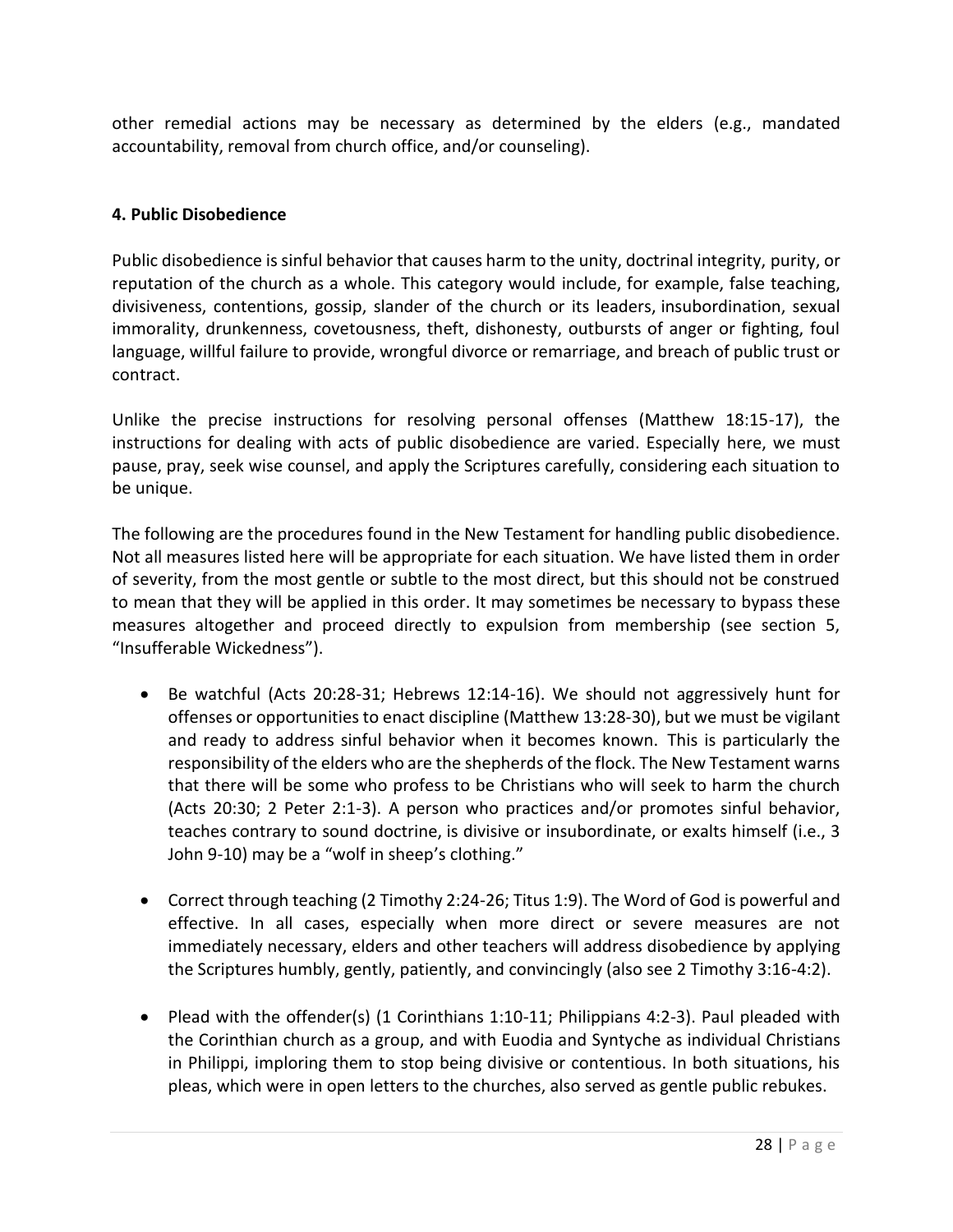- Warn them of consequences (1 Thessalonians 5:14; 2 Thessalonians 3:14-15; Titus 3:10- 11). Unruly or disobedient Christians who have not responded to gentle or subtle disciplinary measures are exposing themselves to public rebuke, social avoidance, or even expulsion from the church. When appropriate, we will warn them of these embarrassing and painful consequences. Most importantly, we will tell them of the day when they will stand before the Lord Jesus to be judged according to their deeds (2 Corinthians 5:9-11).
- Rebuke them (Galatians 2:11-14; 1 Timothy 5:19-20; Titus 1:13; 2:15). The prospect of being rebuked, either publicly or privately, should be a powerful deterrent to sinful behavior. Public rebuke also serves the purpose of teaching by identifying and exposing the nature of error (Ephesians 5:8-13). When carried out in the presence of the church, this type of corrective action is a pastoral responsibility. It should never happen without prior planning and agreement among the church's leadership.
- Silence them (Titus 1:9-11). Paul insisted that false teachers and divisive people "must be silenced," and his implication was that the leaders of the church should make every effort to silence them. There might be a variety of levels at which this can be applied. For example, the elders may forbid them to speak at meetings, instruct them not to discuss certain matters with other church members, or remove them from teaching positions.
- Shame them through social avoidance (2 Thessalonians 3:6-15). This rare church action becomes appropriate when a church member begins to lead an idle or disorderly life that falls short of gross immorality, but nevertheless disturbs the church. The other members of the church should demonstrate that such behavior is unacceptable in their midst by temporarily (meaning as long as necessary) excluding the unruly brother or sister from all fellowship. Such a person, for example, would not be welcome at church gatherings or in members' homes as a dinner guest until his or her ungodly and/or disorderly behavior ended. In appearance, the church's treatment of such a person would be similar to the exclusion commanded in 1 Corinthians 5 and Matthew 18:17. The difference is that the person would still be considered a Christian and a member of the church. If this shunning action does not produce repentance within a reasonable (relatively brief) period of time, the offense will be considered "insufferable wickedness" (see section 5). (Note: The reference in Romans 16:17 to avoiding certain people almost certainly refers to outsiders, not members of the church.)

# **5. Insufferable Wickedness**

Insufferable wickedness refers to situations where there is only one proper course of action expulsion from membership. The difference between the same types of sins mentioned under "public disobedience" (section 4) and "insufferable wickedness" (section 5), is, generally speaking, a matter of degree rather than type. A member who begins to form a habit of getting drunk, for example, will most likely be dealt with in one or more of the ways described under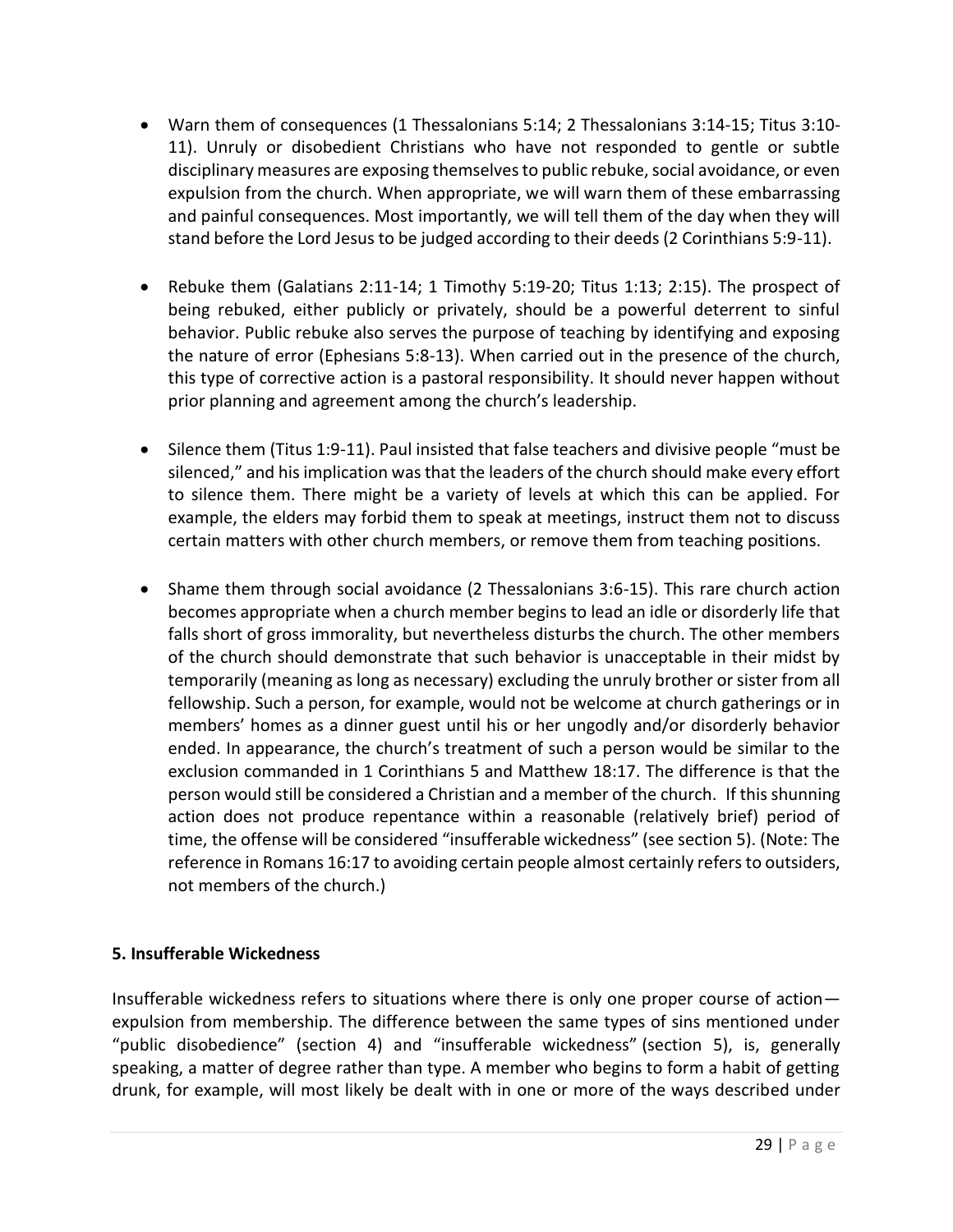"public disobedience," while one who has become publicly known as a "drunkard" will be expelled immediately. In some instances, however, the type of sin, even if committed only once, may warrant immediate expulsion. There are three kinds of offenders whose behavior will be considered insufferable and will therefore be expelled:

• Unrepentant Offenders

These are church members who have refused to knowledge their sin and repent, even after public rebuke and exhortation from the entire church (Matthew 18:17).

• Gross Offenders

These are members who commit even a single sin that is so abhorrent, shameful, or notorious that the reputation of Christ and the church is imperiled if they are not immediately expelled (1 Corinthians 5).

• Offenders Who Are Known by Their Wickedness

These are members who have become known publicly for sins like heresy, apostasy, divisiveness, sexual immorality, drunkenness, or covetousness. Their sinful lifestyle makes them indistinguishable from unbelievers. In others words, they are so characterized by false beliefs, false teaching, destructive motives, worldly affections, or immoral living that they cannot, by definition, be considered Christians (1 Corinthians 5:11-13; 6:9-10; Galatians 5:19-21; Titus 1:16; 1 John 1:5-6; 2:3-4; 3:9-10; 2 John 9-11). In these situations, all that is necessary before expulsion is the establishment of the facts.

We must notice that in 1 Corinthians 5, Paul did not instruct the church to first warn the incestuous man or seek his repentance. No command was given to rebuke him, publicly or privately, before expelling him. With the man's gross immorality well-known to all, Paul told them to immediately expel him from the church (1 Corinthians 5:5, 13). In verse 11 of the same chapter, Paul lists other types of offenders who must be treated in the same way. Even if sorrow and repentance are initially expressed by one who commits insufferable wickedness, expulsion from the church is still necessary in order to maintain the reputation of Christ and His church. Though the offender's repentance may be genuine, a time of proving is required before this can be known for sure, and before membership privileges can be restored. Persons expelled by church discipline, if truly repentant, may come back into fellowship through the normal procedure for church membership.

# **Additional Considerations:**

1. The desired result of church discipline is always repentance and the restoration of the offender. Our private and public disciplinary measures should always be undertaken in a spirit of love, gentleness, and humility as we seek to bring about this positive end (Galatians 6:1-2). When restoration does not occur and expulsion becomes necessary, we are glad to see the purity of Christ and the church upheld, but we should be grieved,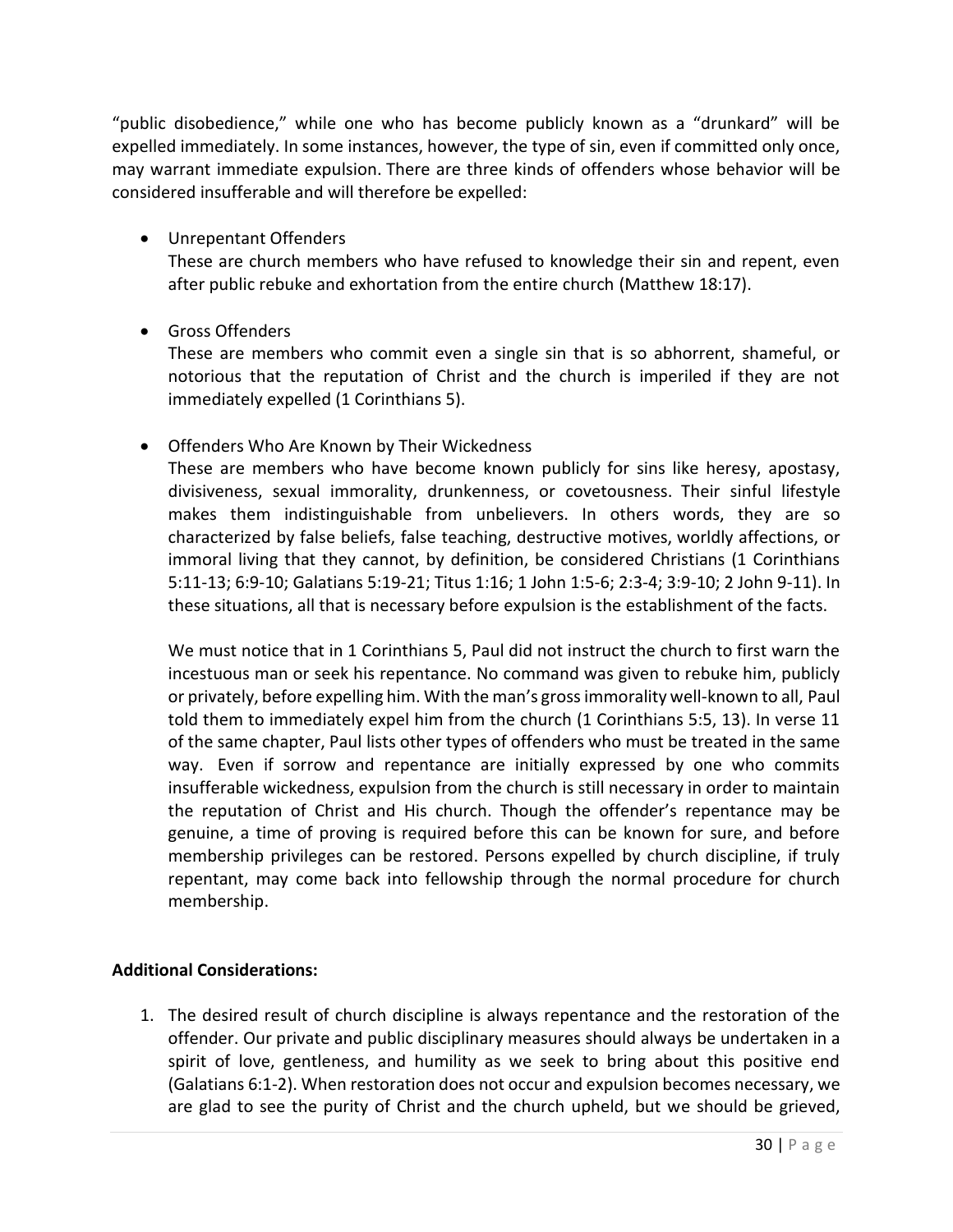individually and corporately, that someone we loved as an apparent brother or sister in Christ is now understood to be an unbeliever.

- 2. Genuine repentance consists of more than outward sorrow and tears (2 Corinthians 7:9- 11). Repentance will be considered genuine when the offender not only leaves his sin, but also confesses it to all who are affected by it (even to the general membership of the church if necessary, as determined by the elders), and makes restitution when appropriate.
- 3. When a member is expelled or socially excluded, he or she may not attend any gathering of our church unless it is with the permission of the elders and for the purpose of public confession. Members who have any necessary continuing association with an expelled person (e.g., husband/wife, parent/child, siblings, next-door neighbors, coworkers) must not participate with him or her in any shared activity that might be construed as Christian fellowship (1 Corinthians 5:11; 2 Corinthians 6:14-17; Ephesians 5:11). The manner of such association must also never imply approval of the offender's behavior and/or condemnation of the disciplinary action taken by the church (Proverbs 17:15).
- 4. In the case of a member who was expelled, restoration will be considered with great caution, and then only after the membership process is repeated in its entirety. Depending upon the nature of the offense, a restored member will not be immediately (if ever) qualified for biblical offices within the church (i.e., elder or deacon) due to a tarnished reputation, issues regarding marriage and divorce, and/or an obvious weakness in a particular area (1 Timothy 3:2-13; Titus 1:6-9; 1 Peter 5:3).
- 5. Disciplinary matters will be addressed promptly upon discovery of the sin. Unnecessary delay is harmful since it permits the perpetuation of the sin and causes an unhealthy tension within our church by creating the perception of apathy on the part of church leaders regarding sinful behavior.
- 6. If an offending member leaves the church after initial disciplinary action begins, yet prior to expulsion from membership, the matter will still be brought to conclusion (meaning, formal expulsion will still occur as if the member were present). If it is discovered that a recently expelled member (or one who is fleeing disciplinary action) is seeking membership with another church (or has already become a member), one of our elders will, in most cases, attempt to arrange a private meeting with a pastor of that church (along with the offender, to avoid any appearance of slander), in order to disclose the offense and protect the other church from harm.
- 7. Paul's rebuke of the Corinthians in 1 Corinthians 6:1-8 is not a direct reference to a church discipline situation. However, the types of disputes among members that would necessitate a "church trial," as Paul describes, may often involve sinful behavior that should be dealt with through church discipline.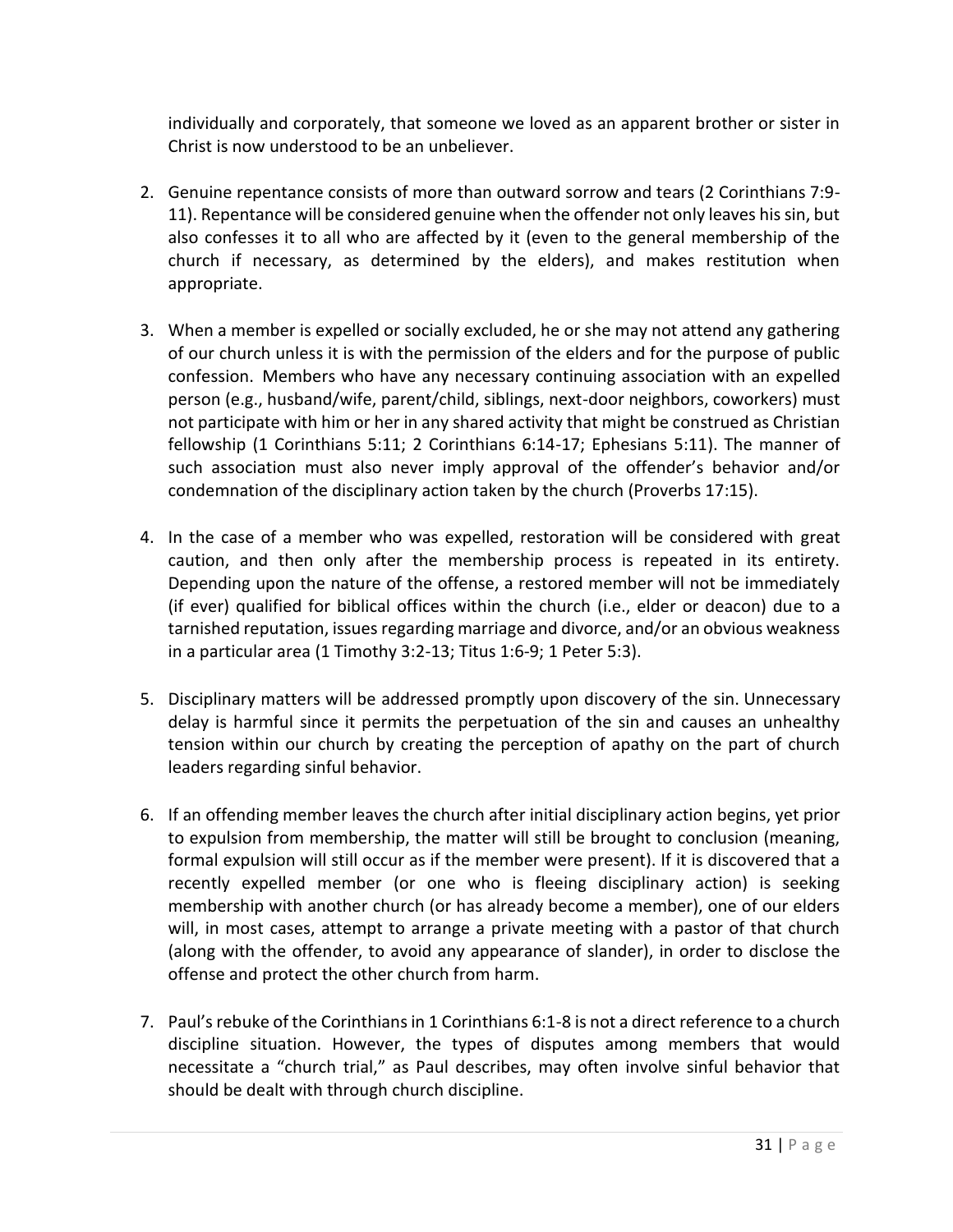- 8. Every member of our church must agree that he or she will never initiate, pursue, or participate in any civil legal action against the church or against any member in connection with a disciplinary matter. In fact, any Christian considering civil legal action against another Christian for any reason should consider Paul's prohibition of behavior (1 Corinthians 6:1-8).
- 9. Persistent and willful non-attendance is a sin requiring church discipline (Hebrews 10:24- 25). Except where persistent non-attendance is the result of unavoidable circumstances (e.g., extended illness or military service), it will be considered a public offense and addressed accordingly. Those who persist in their non-attendance without a legitimate excuse, even after exhortations and warnings from the church, will be expelled from membership. No specific length of time has been established to designate nonattendance as "persistent." Each situation will be treated as unique. Without delay, our elders will be diligent in conducting the most thorough and comprehensive investigation possible in determining the reason(s) for non-attendance. Everyone should assume, until conclusive proof to the contrary exists, that the reason(s) are legitimate. Only when it becomes certain that the offender is willfully and sinfully avoiding our church meetings will he or she be disciplined.
- 10. A member who leaves our church is accountable to us, and remains under the supervision of our elders, until he joins another true church or is expelled. If the member lives locally and believes it is God's will for him to seek another church, the reasons must be discussed thoroughly with the elders. The member will remain under the counsel of the elders and the accountability of the church during this temporary process. If the member is unsuccessful in finding another church after a reasonable period of time, he must either return to regular attendance or be removed from our membership for nonattendance (see #9). The church will not retain non-attending members except due to illness, military service, or other extenuating circumstances. If a member has moved out of town and we learn that he has not joined another true church within six months (unless a longer period of time is agreed upon with the elders), he will be removed from our membership. Certain exceptions apply, such as members who move to an area where there is no true church, or overseas military deployment. College and graduate students are expected to join a church near their school unless they are close enough to permit continued attendance with us. If a member commits a disciplinable sin after having moved, the elders will do what is necessary to restore him and to help him find a local church where he can be cared for. If he will not repent, he will be removed immediately from our membership according to the normal process. Also, if a member leaves our church and joins a false church, cult, or non-Christian religion, he will be removed from our church.
- 11. Paul's words in 1 Timothy 5:19 ("Do not receive an accusation against an elder except from two or three witnesses.") should not be construed to mean that elders are to be protected from proper disciplinary action. Paul knew that elders, being in a position of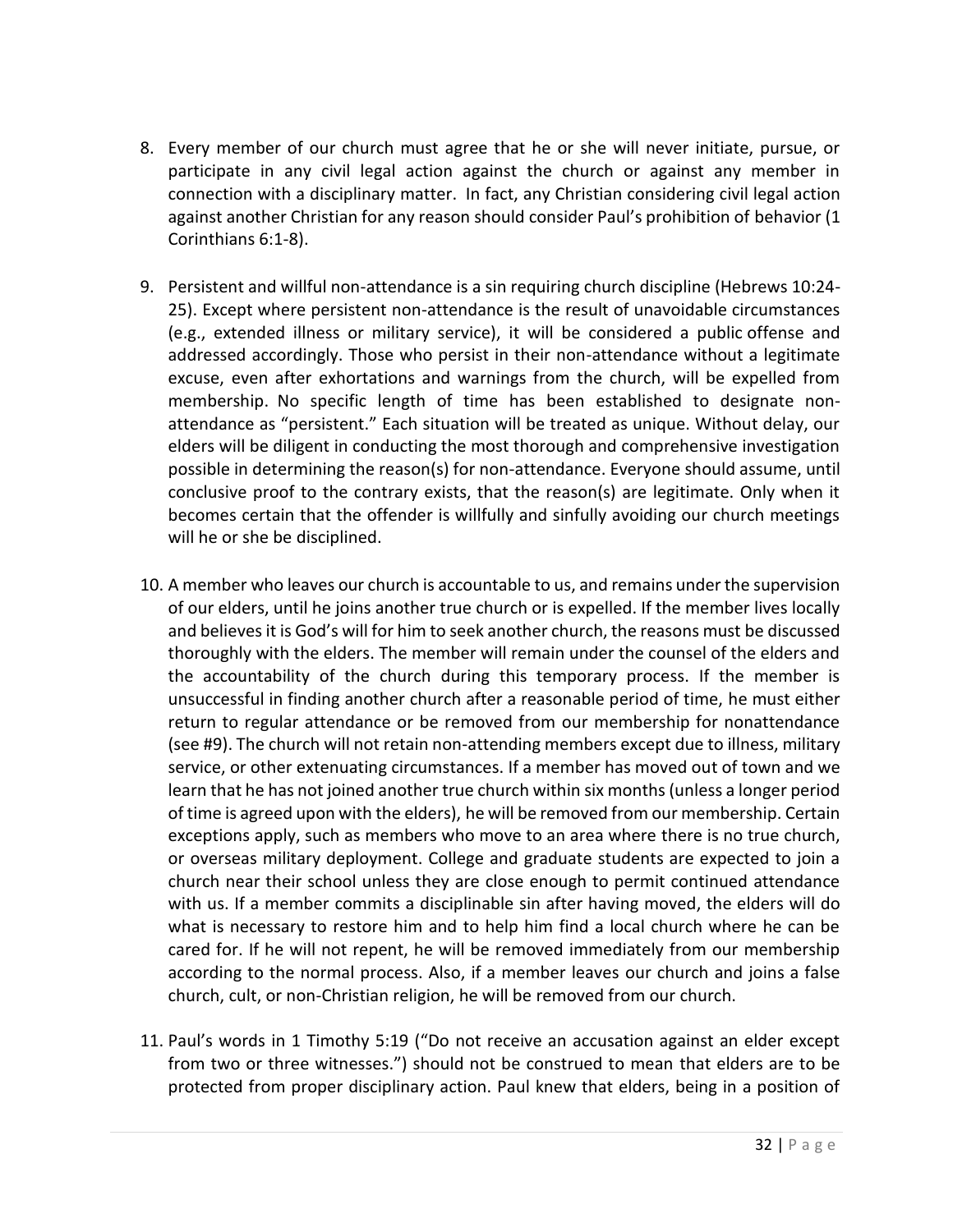authority, could easily become the objects of false or frivolous accusations. His command is simply a warning to watch for such abuses. Elders are church members just as all others, and are subject to discipline according to the same biblical principles as previously stated.

12. The training and discipline of children is the biblical obligation of parents, particularly fathers (Proverbs 13:24; 19:18; 23:13-14; Ephesians 6:4). Member-parents who refuse or neglect to properly train and discipline a child, resulting in the perpetuation of sinful behavior on the part of the child, are committing a public offense and are subject to church discipline. In the event that an older child has become a member, yet is living under parental authority, the parent(s) remain responsible. If the member-parent(s) of a member-child refuse or neglect to train and/or discipline, resulting in the perpetuation of the child's sinful behavior, both the member-parent(s) and the member-child are subject to the discipline of the church. This is not meant to refer to parents who do properly, diligently, and biblically train and discipline a particularly obstinate child who nevertheless remains rebellious and disobedient. Even in these rare cases, whether the child is a member or not, if his or her behavior is so disruptive, immoral, corrupting, divisive, and/or violent that the meetings of the church cannot proceed in a safe, peaceful, positive, pure, and orderly manner, he or she will be excluded from attendance or expelled from membership.

# **Final Thoughts**

No church has a choice about obeying Christ, therefore our church must practice church discipline. But there is also beauty and value in disciplinary action that we may not immediately see. It is beautiful because it is about love. Our discipline toward a professing Christian in sin may be the most loving act he has ever experienced. However uninviting or difficult discipline might be, and however severely we must act, God has made church discipline valuable because it will either produce a holier life or a holier church, or both, when carried out obediently and harmoniously.

# **Key Passages of Scripture Regarding Church Discipline**

# **Proverbs 27:5**

Open rebuke is better than love carefully concealed.

# **Matthew 18:15-17**

Moreover if your brother sins against you, go and tell him his fault between you and him alone. If he hears you, you have gained your brother. But if he will not hear, take with you one or two more, that "by the mouth of two or three witnesses every word may be established." And if he refuses to hear them, tell it to the church. But if he refuses even to hear the church, let him be to you like a heathen and a tax collector.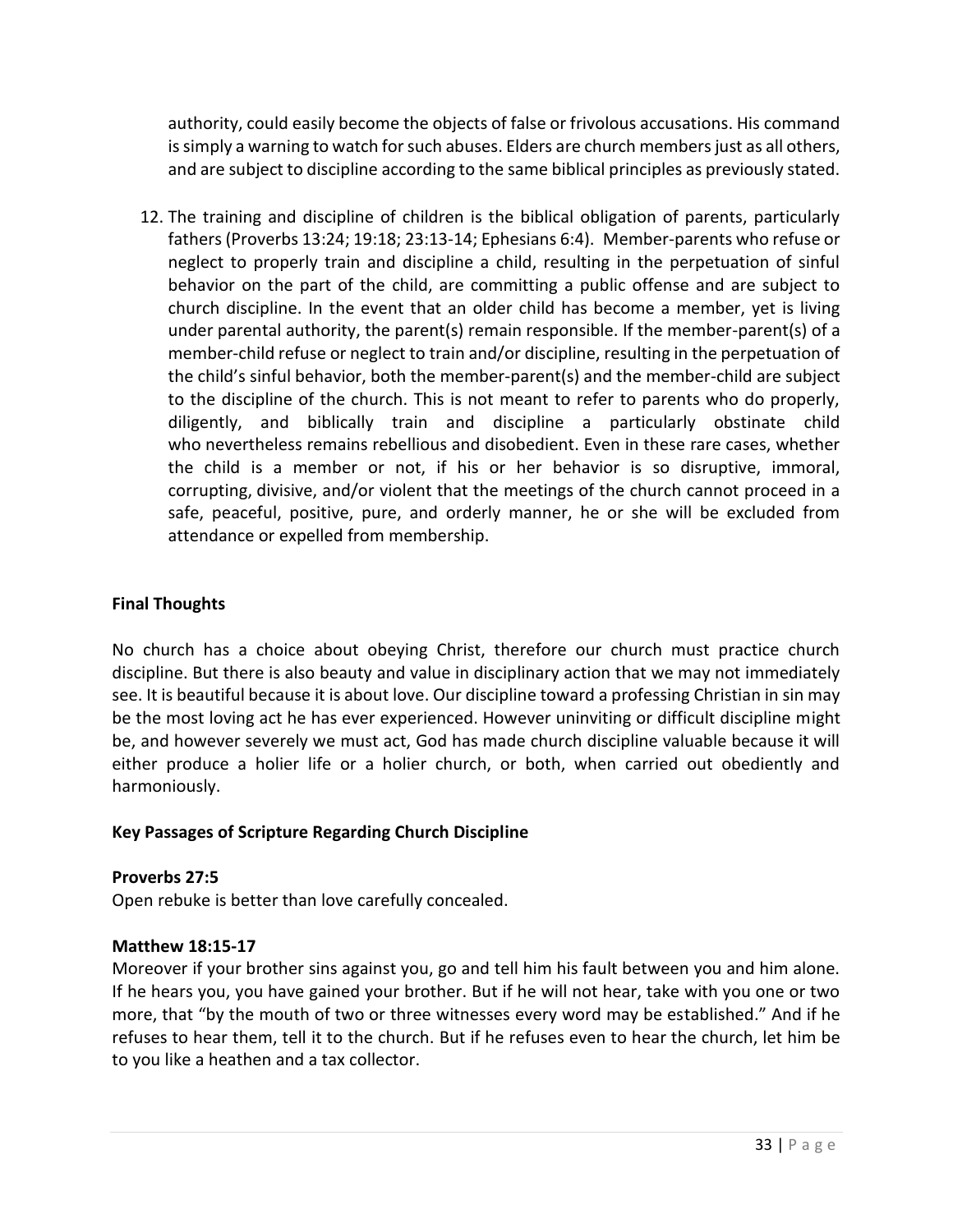## **Romans 16:17**

Now I urge you, brethren, note those who cause divisions and offenses, contrary to the doctrine which you learned, and avoid them.

## **1 Corinthians 5**

It is actually reported that there is sexual immorality among you, and such sexual immorality as is not even named among the Gentiles—that a man has his father's wife. And you are puffed up, and have not rather mourned, that he who has done this deed might be taken away from among you. For I indeed, as absent in body but present in spirit, have already judged (as though I were present) him who has so done this deed. In the name of our Lord Jesus Christ, when you are gathered together, along with my spirit, with the power of our Lord Jesus Christ, deliver such a one to Satan for the destruction of the flesh, that his spirit may be saved in the day of the Lord Jesus. Your glorying is not good. Do you not know that a little leaven leavens the whole lump? Therefore purge out the old leaven, that you may be a new lump, since you truly are unleavened. For indeed Christ, our Passover, was sacrificed for us. Therefore let us keep the feast, not with old leaven, nor with the leaven of malice and wickedness, but with the unleavened bread of sincerity and truth. I wrote to you in my epistle not to keep company with sexually immoral people. Yet I certainly did not mean with the sexually immoral people of this world, or with the covetous, or extortioners, or idolaters, since then you would need to go out of the world. But now I have written to you not to keep company with anyone named a brother, who is sexually immoral, or covetous, or an idolater, or a reviler, or a drunkard, or an extortioner—not even to eat with such a person. For what have I to do with judging those also who are outside? Do you not judge those who are inside? But those who are outside God judges. Therefore "put away from yourselves the evil person."

## **2 Corinthians 7:9-11**

Now I rejoice, not that you were made sorry, but that your sorrow led to repentance. For you were made sorry in a godly manner . . . For godly sorrow produces repentance leading to salvation, not to be regretted; but the sorrow of the world produces death. For observe this very thing, that you sorrowed in a godly manner: What diligence it produced in you, what clearing of yourselves, what indignation, what fear, what vehement desire, what zeal, what vindication! In all things you proved yourselves to be clear in this matter.

## **Galatians 6:1-2**

Brethren, if a man is overtaken in any trespass, you who are spiritual restore such a one in a spirit of gentleness, considering yourself lest you also be tempted. Bear one another's burdens, and so fulfill the law of Christ.

#### **Ephesians 5:11**

And have no fellowship with the unfruitful works of darkness, but rather expose them.

#### **1 Thessalonians 5:14**

Now we exhort you, brethren, warn those who are unruly . . .